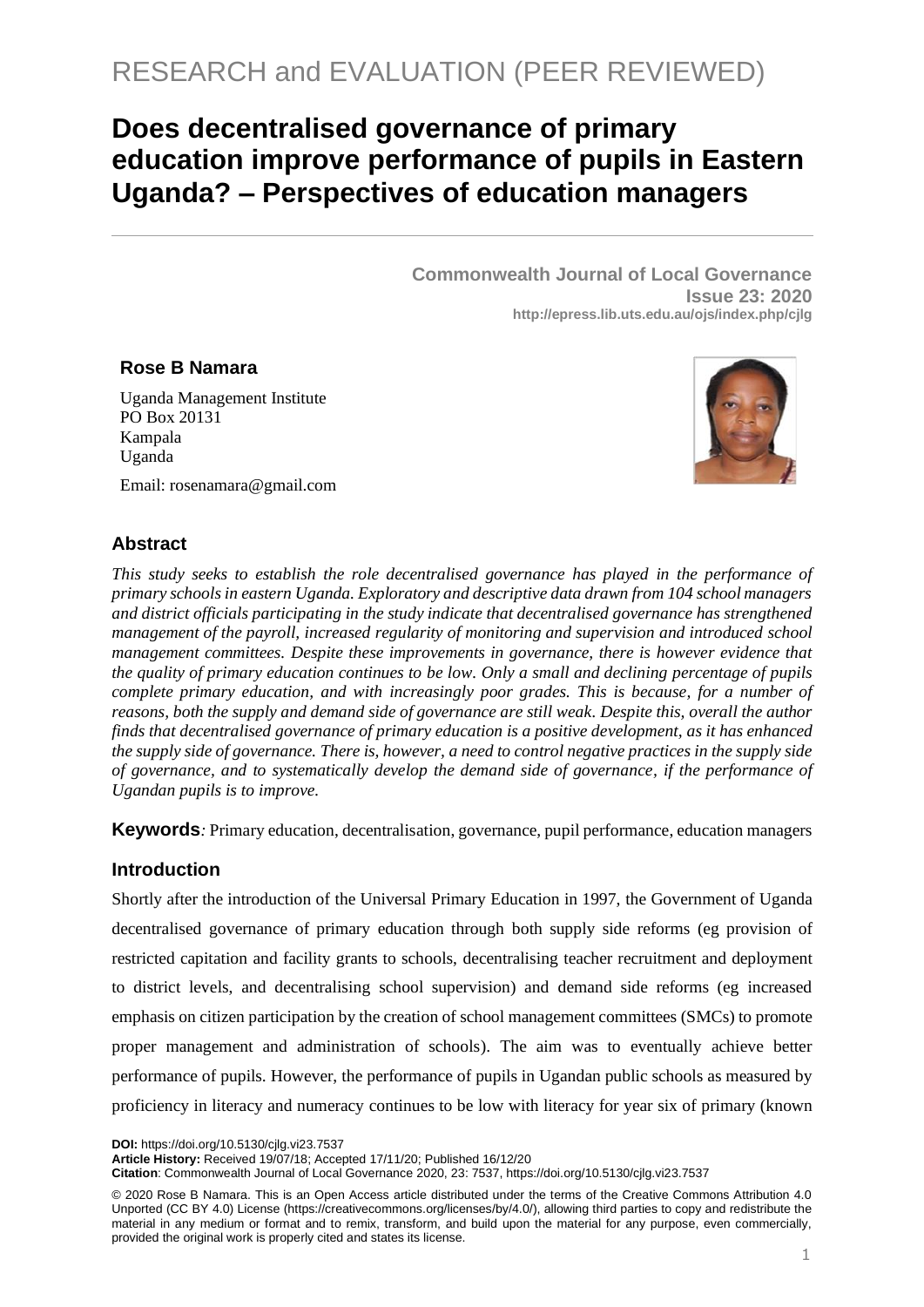as 'Primary 6') standing at 40.2% in 2013 and 51.9% in 2015, and numeracy standing at 41.4% in 2013 and 52.6% in 2015 (National Planning Authority (NPA) 2015; Ministry of Finance Planning and Economic Development (MoFPED) 2016; Ministry of Education and Sports (MoES) 2017). The completion rate for primary education stood at 61.6% in 2017 with 7.2% of pupils failing to move up a class each year (MoES 2017). The pass rate for the Primary Leaving Examinations (PLE) stood at 86% and this was attributed to the low numeracy and literacy levels at Primary 6. Notably only 8.6% of candidates in the eastern region (our study region) obtained division 1 grades in the PLE in 2015 (Office of the Prime Minister (OPM) 2016). There are also geographical disparities in performance. The northern and eastern regions of Uganda perform worse than the central and western regions, and urban schools perform better than rural schools (Oluka and Opolot-Okurut 2008). In almost all regions, privately owned schools perform better than public primary schools; with one possible key factor being a lack of commitment of teachers in public schools characterised by teacher absenteeism from school (Mwalimu 2016; IOB 2008; World Bank 2017).

The present study was conducted among managers of primary education in Eastern Uganda and offers insights which may help government to address governance issues affecting primary education.

In their 2008 study, Oluka and Opolot-Okurut identify factors which they considered responsible for poor performance of primary school pupils in Uganda's Teso region. These factors include elements which are school-based, teacher-based, parents-community, curriculum-related, pupil-based and policy. School-based factors include insufficient infrastructure and limited learning materials. Teacher-based factors consist of authoritarian teaching practices, discrepancy between time allocated to learning and time actually spent on learning, limited application of continuous assessment of pupils, limited communication between parents and schools, and limited community involvementin schoolprogrammes. Curriculum-related factors include inadequate teachers' guides, teachers' failure to understand the primary school syllabus, and poor working conditions. Pupil-based factors were listed as low learning ability, low reading ability, a lack of midday meals, limited time spent on homework and inequitable pupil–teacher ratios. Policy factors cited included an uncoordinated transfer policy for teachers, lack of a lunch policy, automatic promotion of pupils at the end of the year, and limited teacher motivation.

While Oluka and Opolot-Okurut (2008) identify these factors, they do not, however, establish their underlying causes. Decentralised governance and the numerous reforms of Ugandan primary education were implemented to help solve some of these challenges. Since decentralised governance of primary education began in 1998, it is the District Education Committee (DEC), answerable to the District Council and the Ministry of Education and Sports, which recruits and deploys teachers, monitors and supervises schools, and facilitates SMCs – rather than the Ministry which had previously. The present study explores school managers' perception of how decentralised governance of primary education has impacted the performance of primary school pupils.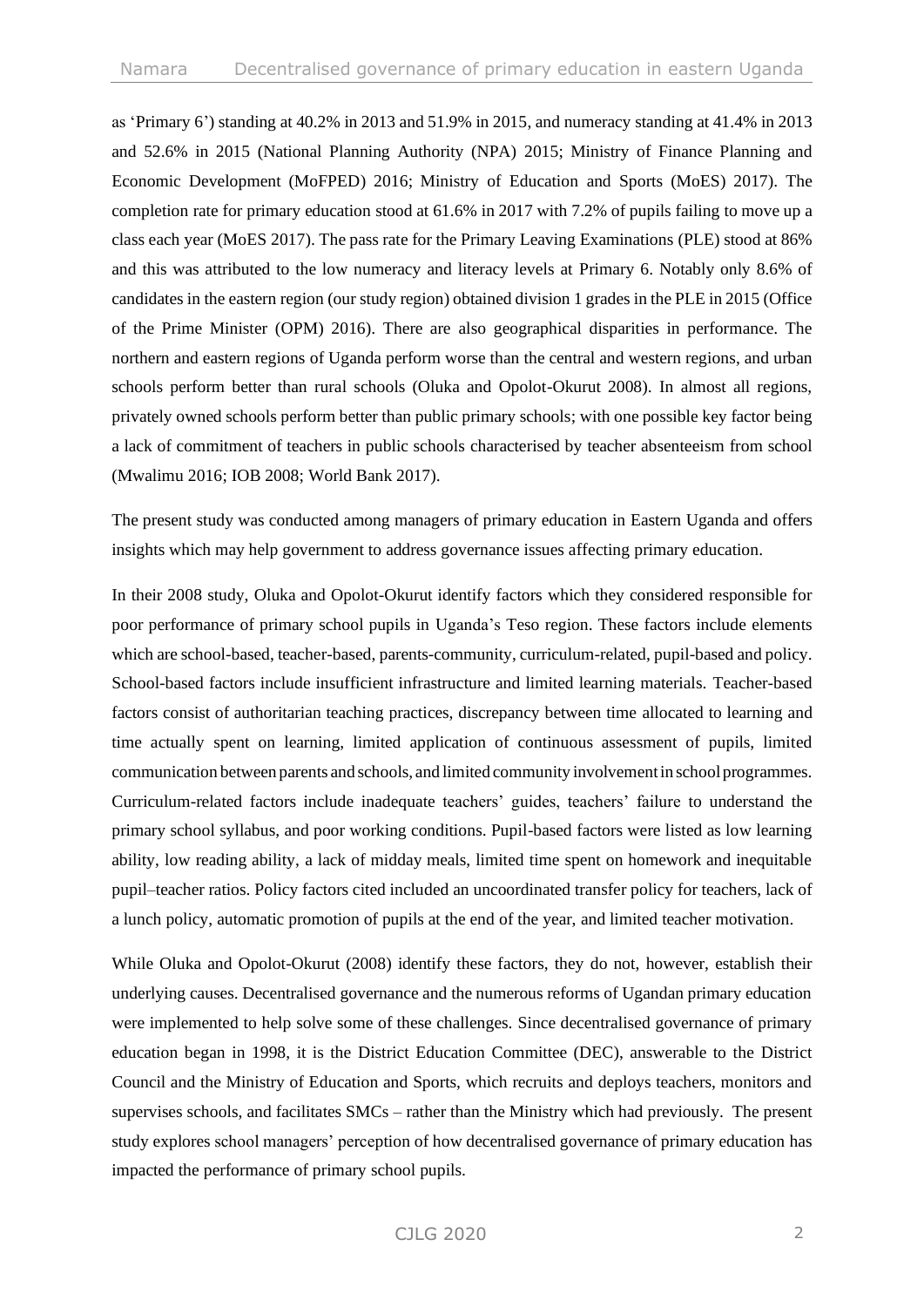#### **Background, literature review and policy context**

The UN's Millennium Development Goals, succeeded in 2015 by the Sustainable Development Goals, aimed at enabling all children of primary school age worldwide to complete the primary school cycle, and for boys and girls to have equal access to education at all levels. This agenda was in line with the Government of Uganda's universal primary education (UPE) policy instituted in January 1997, which allowed all pupils to access education. UPE provides for 'free' education to all children of primary school age (6–13 years) in Uganda. During the 1996 election campaigns President Museveni promised to abolish school fees and meet the cost of primary education for four children per family (Tromp and Datzberger 2019). The UPE was introduced to establish, provide and maintain quality education as the basis for human resource development, transforming society in a fundamental positive way, and provide the minimum necessary resources to enable every child to enroll and remain in school throughout the primary cycle of education. UPE aimed at making basic education accessible to the learner and relevant to his or her needs. UPE was also meant to meet national developmental goals, make education equitable, and ensure that education is affordable and accessible for all Ugandans (Yiga and Wandega 2010; John Paul II Justice & Peace Centre 2014).

The introduction of UPE led to a huge increase in pupil enrolment in government-aided primary schools, from 2.8 million in 1996 to nearly 8.5 million in 2014 (NPA 2015). In 2012, the gross enrolment ratio<sup>1</sup> stood at 128% while the net enrolment ratio<sup>2</sup> stood at  $92\%$  – compared to under 20% in 1992 before the introduction of UPE (OPM 2016). The Office of the Prime Minister's 2016 process evaluation established that UPE had made significant progress towards achievement of key objectives such as improving equity in and access to primary education, expanding physical facilities (OPM 2016). The expanded access to primary education has also led to gender parity in primary enrolment (Tromp and Datzberger 2019). However, it has also resulted in very high pupil–teacher ratios, scarcity of classrooms and textbooks, and a reduction in performance of pupils in terms of completion rates, pass rates, numeracy and literacy rates and inequalities if one considers completion rates and quality of education (John Paul II Justice and Peace Centre 2014; Tromp and Datzberger 2019).

In rolling out UPE, the Ministry of Education and Sports has retained many core functions. These include contributing to the construction of basic school facilities such as classrooms and libraries; supervising, monitoring and training teachers (including refresher courses); providing textbooks and teacher guides; evaluating the UPE programme; and providing standards for the curriculum, monitoring and assessment (MoES 2016b). The government abolished all tuition fees, as well as parent–teacher association (PTA) charges for primary education. Consequently, the government provides school

 $1$  Number of students enrolled in a given level of education, regardless of age, expressed as a percentage of the official schoolage population corresponding to the same level of education [\(http://uis.unesco.org/en/glossary-term/gross-enrolment-ratio\)](http://uis.unesco.org/en/glossary-term/gross-enrolment-ratio).

<sup>&</sup>lt;sup>2</sup> Total number of students in the theoretical age group for a given level of education enrolled in that level, expressed as a percentage of the total population in that age group [\(http://uis.unesco.org/en/glossary-term/gross-enrolment-ratio\)](http://uis.unesco.org/en/glossary-term/gross-enrolment-ratio).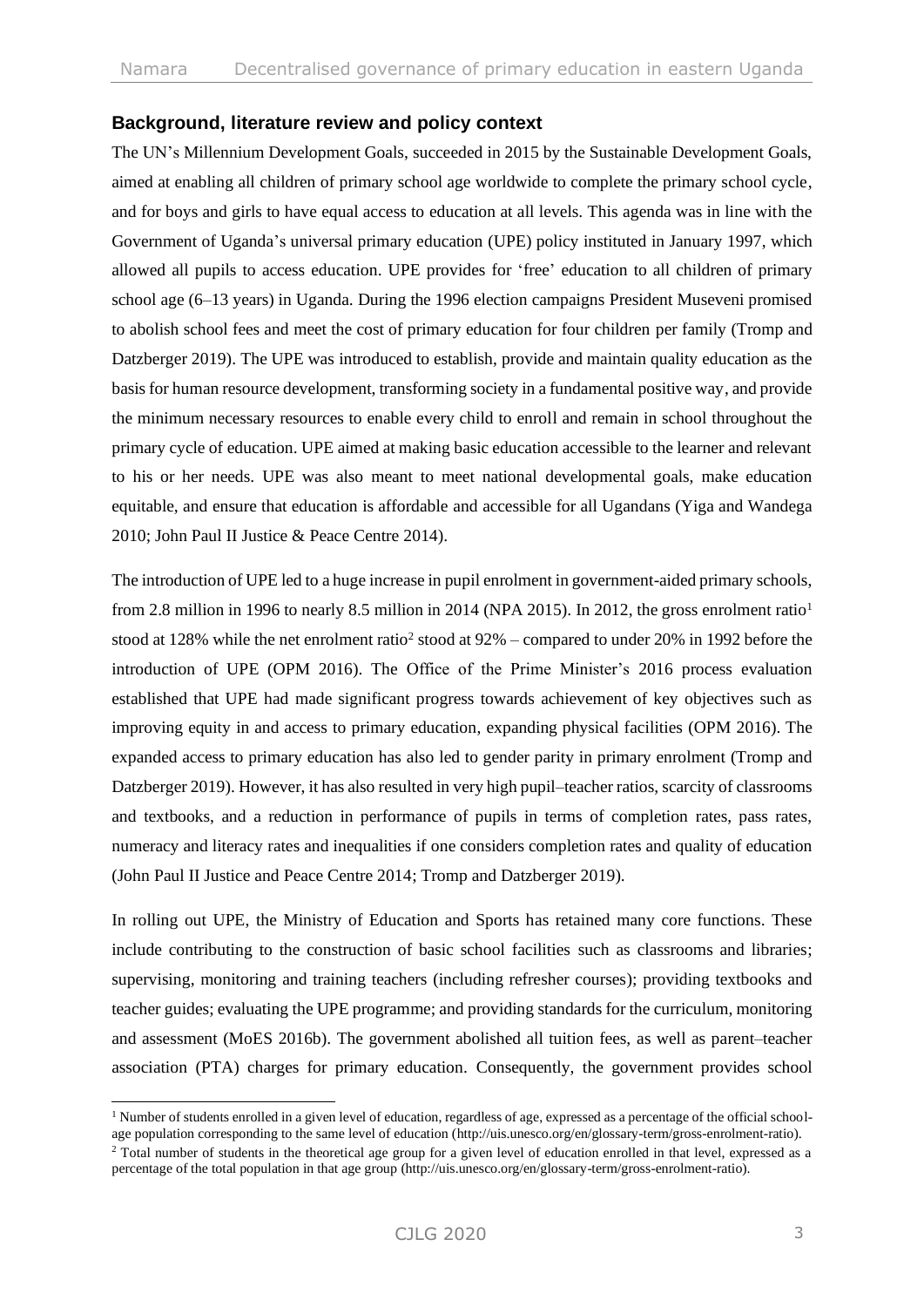capitation and facility grants directly to schools to cover expenditure on instructional materials, extracurricular activities, maintenance and utilities, and administration costs; pays teacher salaries; and meets non-wage expenditure (Reinikka and Svensson 2004). Donor agencies and district councils also contribute to financing primary education, and overall, 60% of education funding at local government was spent on teachers in 2013/2014, followed by recurrent expenditure (16%), wages for non-teaching staff  $(11\%)$ , capital investment  $(8\%)$  boarding, health and meals  $(3\%)$  and learning and teaching materials (1%) (MoES 2016b).

Since the introduction of decentralised governance the implementation of primary education has been the joint responsibility of the District Education Committee, of which the district education officer (DEO) is the secretary, and local communities. The DEO is answerable to the District Council and the Ministry of Education and Sports. The district staff (DEO and inspectors) are responsible for staffing primary schools. Mwalimu (2016) notes however that the quality of teachers is still low, and this contributes to the poor quality of education. Equally UNICEF (2020) notes that *"teacher absenteeism and under-qualification of many teachers spell disaster for children"* in Uganda (p. 1). While the pupil– teacher ratio has improved over time from 52:1 in 2003, to 49:1 in 2009 and 46:1 in 2013, teachers are still few in number and have heavy workloads with the pupil–teacher ratio at 42.7:1 in 2017 (Uganda Bureau of Statistics 2017; Mwalimu 2016). This is compared to the world average of 21.8 and African average of 34.3 pupils per teacher in 2017 (The Global Economy 2020). Teachers are unequally distributed among schools without regard to the ratios, and schools with similar numbers of pupils may have widely differing numbers of teachers (NPA 2015). Further, Uganda has never achieved a fair or even distribution of teachers across the country, and decentralised management has worsened the situation; some districts continue without functional District Service Committees meaning additional teachers cannot be recruited (NPA 2015). Teacher absenteeism stands high at 20–30% (NPA 2015) and those attending school may not be teaching in class (World Bank 2017).

The DECs and their staff have a number of statutory responsibilities: implementing government education standards and policies; monitoring and supervising schools to ensure quality; distributing, controlling and accounting for funds allocated to the education sector by the district council; and ensuring good performance and quality of learning in their district. However, school inspection, monitoring and supervision is inadequate; and primary schools are poorly managed due to inadequate staffing at national and district levels, limited budgets and overlapping central and local mandates (NPA 2015). The same report emphasises that school inspection is weakest at the local government level due to inadequate numbers of staff, skills and budget.

A further complicating factor is that, under decentralised governance, community leaders are also responsible for monitoring and supervision. In Bukedea district, for instance, local leaders including local councils, religious leaders and district and sub-county staff tried to conduct periodic monitoring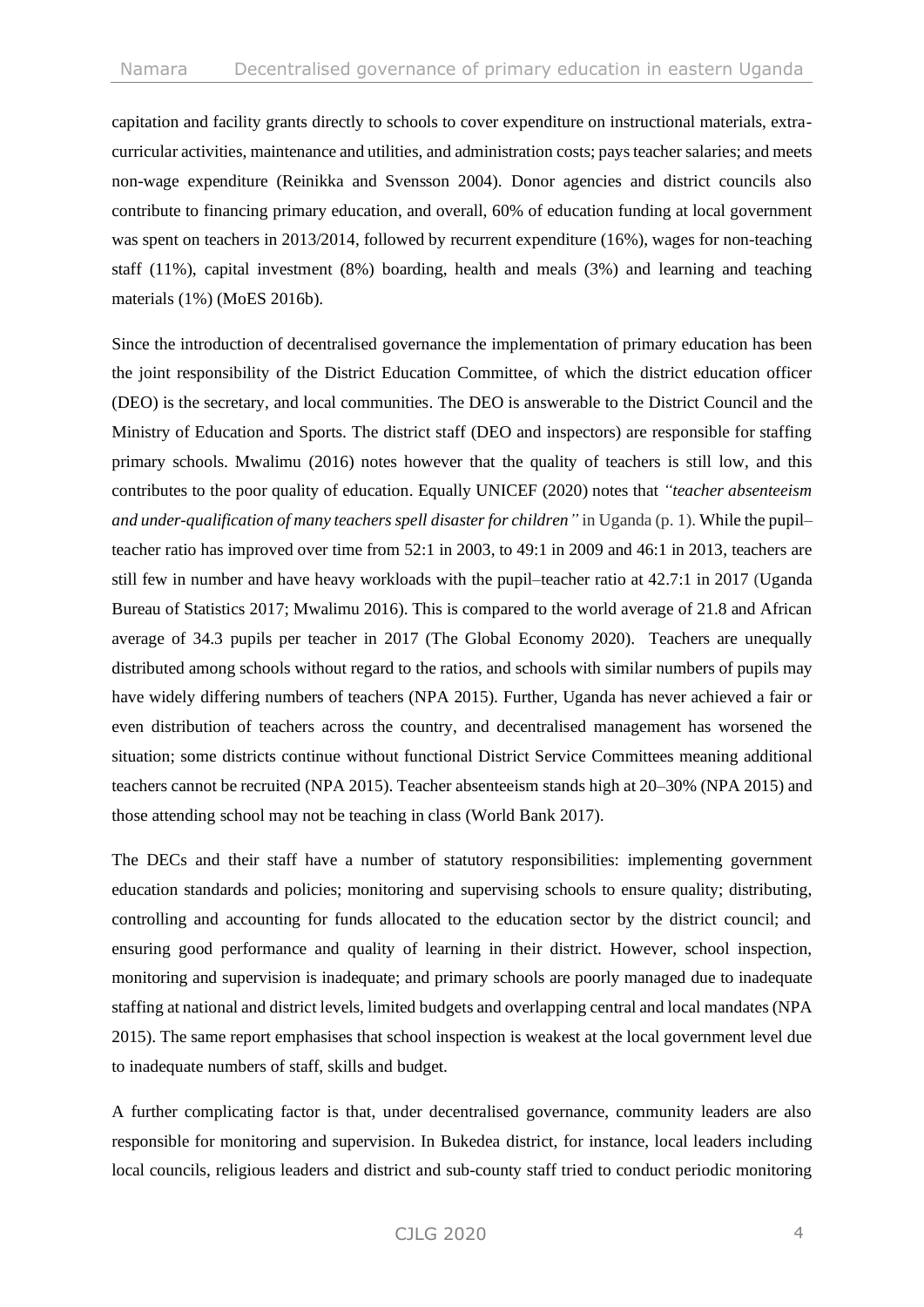visits but were hampered by lack of transport and inadequate support (Nanyonga and Nanziri 2013). Supervision and inspection of schools is in general still inadequate despite the decentralisation of education management, and that community participation in primary education has declined since the launch of UPE (NPA 2015). A later study by Ocan (2017) confirmed that community involvement is school activities is low, as only 21.7% of the community members who participated in the study were involved in school activities. Efforts to engage communities in monitoring school activities are hampered by low interest among community members, poor facilitation and a perception that primary education is purely the responsibility of government (NPA 2015).

On the other hand, in 1998, government reintroduced SMCs as a legal entity at the school level to represent government and formally take control of decentralised education (MoES 1998, cited in Prinsen and Titeca 2008). The SMCs control all recurrent income and expenditure of the schools and are tasked to ensure proper and efficient management in accordance with government policy (Asiimwe and Nakanyike 2004). Since conditional grants were introduced, the SMCs spend the funding according to government specifications, namely 50% on instructional materials, 30% on co-curricular activities, 15% on utilities and maintenance and 5% on administration (Prinsen and Titeca 2008). SMCs are also responsible for supervision of teacher and pupil attendance, teacher performance, monitoring the utilisation of school funds and ensuring that parents contribute towards pupils' midday meals. However, studies have shown that most SMCs fail (Prinsen and Titeca 2008; Nanyonga and Nanziri 2013; MoES 2017). Some SMCs have been informally captured by politicians, some who have been found to use their political influence to channel resources to particular schools, or by dominant individuals in society who may be the community representative on many institutional committees (Reinikka and Svensson 2004; Prinsen and Titeca 2008). Furthermore, most SMC members are not active and do not know their roles and responsibilities (Nanyonga and Nanziri 2013; MoES 2017).

Under UPE, parents are expected to provide exercise books, pens, uniforms and lunch. However, Nanyonga and Nanziri (2013) show that in Bukedea district, parents cannot always contribute towards midday meals for their children even when they know that it is their responsibility. Ezati et al. (2016) notes that in northern Uganda there are several factors that contribute to parents' limited involvement in children's education including *"poverty, dislocation, fear, alcohol consumption, and misunderstanding of policy"* (p. 10). Some northern Ugandan parents fail to provide exercise books for their children and textbooks for both teachers and pupils because they cannot afford them (Oluka and Opolot-Okurut 2008). The absence of textbooks affects both teaching and learning, compromising the quality of education. For example, the 2019 UWEZO annual assessment report showed a decline in numeracy and literacy levels of primary 3–6 pupils. *"The percentage of P3-P7 children who could read and comprehend a basic story at P2 level dropped from 39% in 2015 to 33% in 2018",* while those who could do P2 division dropped from 52% in 2015 to 45% in 2018 (UWEZO 2019).

### CJLG 2020 5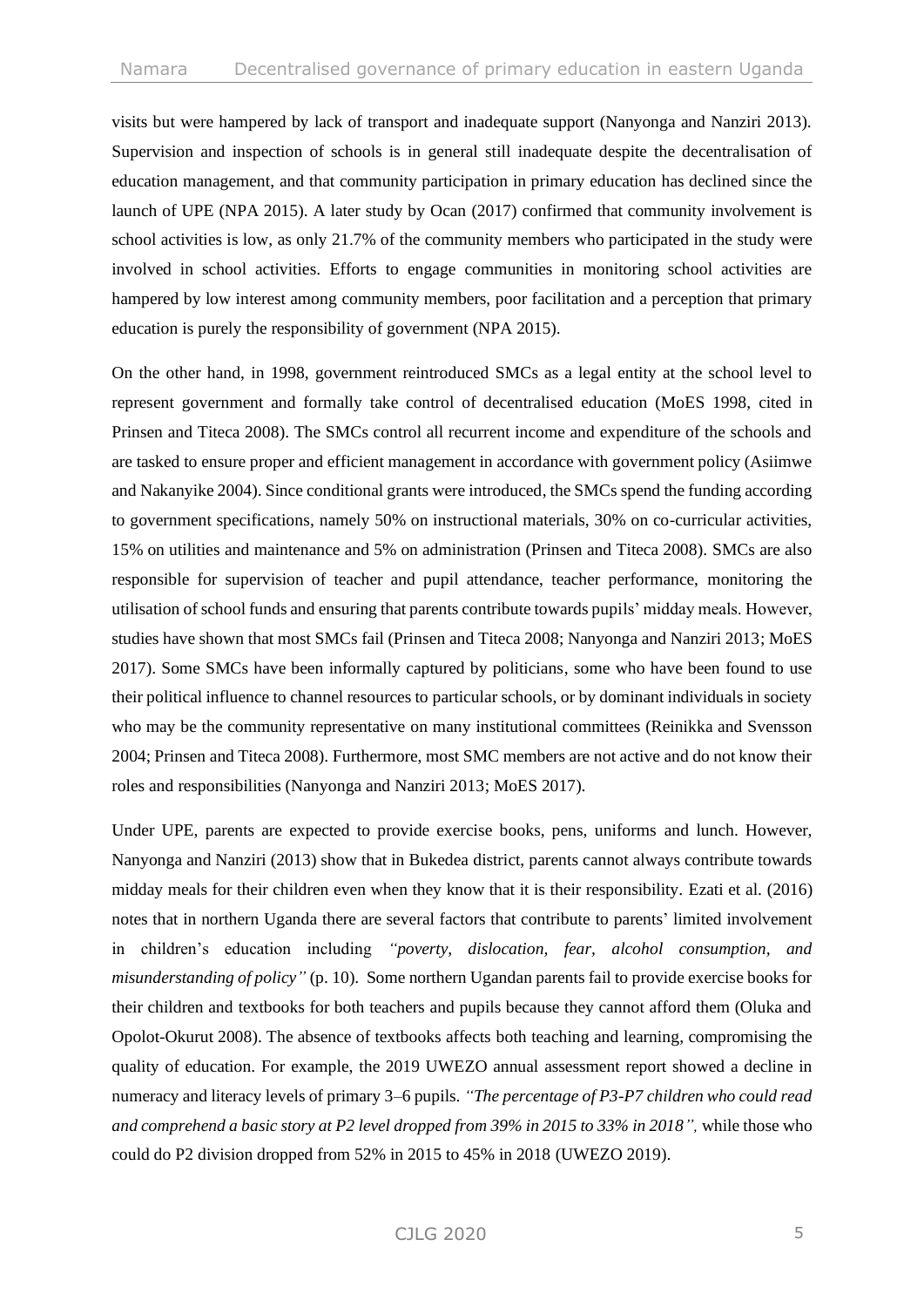Indeed, the national government's budget speech 2015/2016 indicates that the education sector in Uganda still faces challenges in delivering quality education in an efficient manner, despite decentralised governance. For instance, the UWEZO report 2019 shows that proficiency in numeracy and literacy has been declining with the percentage of P3–P7 children who could read and comprehend a basic story at P2 level dropping from 39% in 2015 to 33% in 2018. Also, the percentage of P3–P7 children who could do P2 division dropped from 52% in 2015 to 45% in the same period (UWEZO 2019). The retention rate from Primary 1 to Primary 5 declined marginally from 60.6% to 59.9% between 2014 and 2015, and that from Primary 5 to Primary 7 declined from 32.9% to 30% in the same period (MoFPED 2016). The decline in proficiency and retention of pupils was attributed to persistent absenteeism, late reporting, and early departure from work by teachers, and the low level of salaries paid to teachers and head teachers (MoFPED 2016; World Bank 2017). This again confirms that teachers heavily influence the performance of pupils.

The national measure for primary completion – namely, cohort survival rate to Primary 7 in 2015 stood at only 30.1% (MoES 2017) meaning that the dropout rates are high at upper primary which results in low transition to secondary level education. Notably the transition rate from Primary 7 to senior one (S1) increased by 12.3% from 50.9 % in 2007 to 63.2% in 2015 (MoES 2017). The government has attributed this to inadequate school monitoring and teacher supervision; inadequate community participation through SMCs and PTAs and under-funding of primary schools (OPM 2016; MoES 2017).

The quality of primary education is also reflected in Uganda's Primary Leaving Examination (PLE) results. For instance, in 2015, 621,401 pupils registered for the PLE but only 601,777 actually sat the exams and 600,868 were graded. Analysis of the 2015 PLE results shows that only 517,895 candidates passed, of which only 8.6% were in division 1 (the top band) and 39.0% in division 2. Another 38.6% fell in divisions 3 and 4, while 82,972 (13.8%) pupils did not pass (MoES 2016a). This shows that the great majority of pupils pass in divisions 2, 3 and  $4$  – which are not grades for entry into top secondary schools in the country.

The performance of primary education is also characterised by regional disparities. Although UPE has equalised access to education, it has not equalised education quality and performance (Higgins 2009). For example, the World Bank's (2012a) study on poverty trends in Uganda as well as the study by Essama-Nssah (n.d.) have found that the eastern and northern regions in Uganda have the highest pupil– teacher and pupil–classroom ratios compared to their counterparts in central and western regions and this points to a wide variation in the quality of primary school education.

Urban schools also perform better than rural schools, and private schools tend to perform better than public schools. Private schools have relatively better school management which leads to higher pupil and teacher attendance, better motivated teachers, better management of resources and a better school environment (NPA 2015) and good school management is necessary for improved school outcomes.

## CJLG 2020 6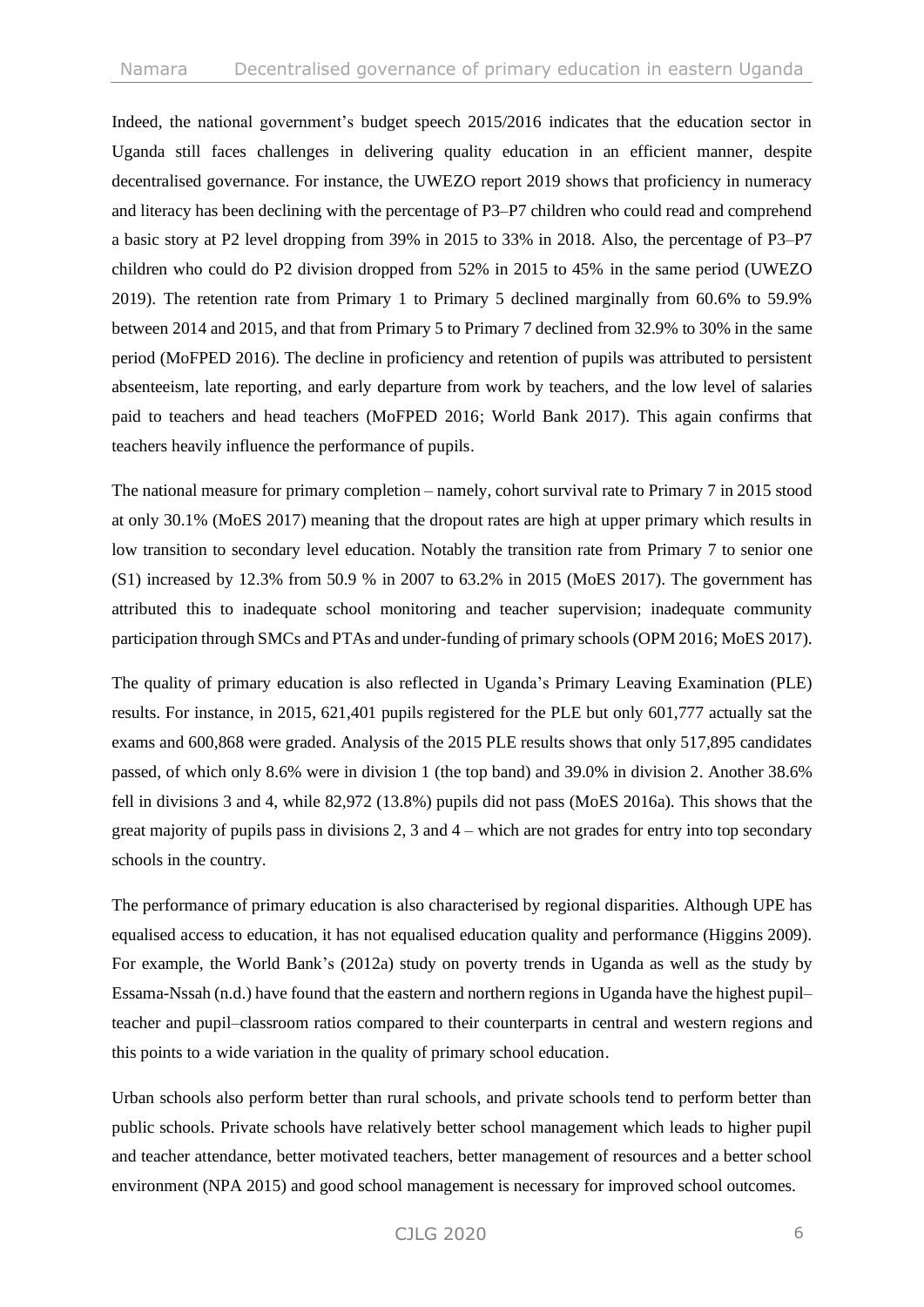There are several documented governance challenges facing education systems in Sub-Saharan Africa, including lack of funding, inadequate infrastructure especially in rural areas, insufficient qualified and motivated teachers, lack of qualified education managers, inadequate policy frameworks, inequality issues, lack of participatory decision-making, and difficulties in implementing appropriate accountability and supervision systems (Baghdady and Zaki 2019; Kadir 2019). For instance in Cameroon primary education has been characterised by poor quality standards and disparities between rich and poor, boys and girls, rural and urban areas, and regions (World Bank 2012b). This report suggested that challenges faced by the education system in Cameroon are significantly linked to governance and management issues, concluding that *"accountability for school functioning and performance is weak and the monitoring of teachers' performance in the classroom is fractured and ineffective*" (p. 1). Resource allocation was ineffective, and citizen participation had little impact, both of which affected performance in primary schools.

Uganda is therefore not alone in having a governance dilemma in the management of primary education. Despite the stated partnership between policy-makers, implementers and beneficiaries in its decentralised governance, there is declining performance and quality of primary education. Although stakeholders at local districts, schools and parents are expected to contribute towards attaining education goals, these beneficiaries are under-researched and neglected in terms of documenting the critical contribution and views about their impact (Okurut-Ibore 2015).

With this backdrop in mind, this study seeks to analyse in what ways school managers feel decentralised governance of primary education affects performance outcomes.

## **Methodology**

The study was conducted among primary school managers (comprising district education officials, head teachers and deputy head teachers of primary schools) in the districts of Bukedea, Tororo, Budaka and Butaleja in the eastern region of Uganda. These managers were participating in a World Bank-funded project entitled the Global Partnership for Education (GPE), organised by the MoES and implemented by the Uganda Management Institute, where the author is a research academic. The GPE is a leadership and management capacity-building course targeting school managers in public schools in all regions of the country.

The spur for the present research was the first interaction of the author with one of the GPE classes in Bukedea training centre. Within this class of 45 school managers, only six had students who had obtained any division 1 results in the 2015 PLEs. The managers attributed this to poor governance of the education system. One went so far as to say that *"if there is something detrimental this government has done to this country, it is to decentralise the education sector*". This stark statement triggered the author's awareness of the need to investigate the link between decentralisation and performance in primary education.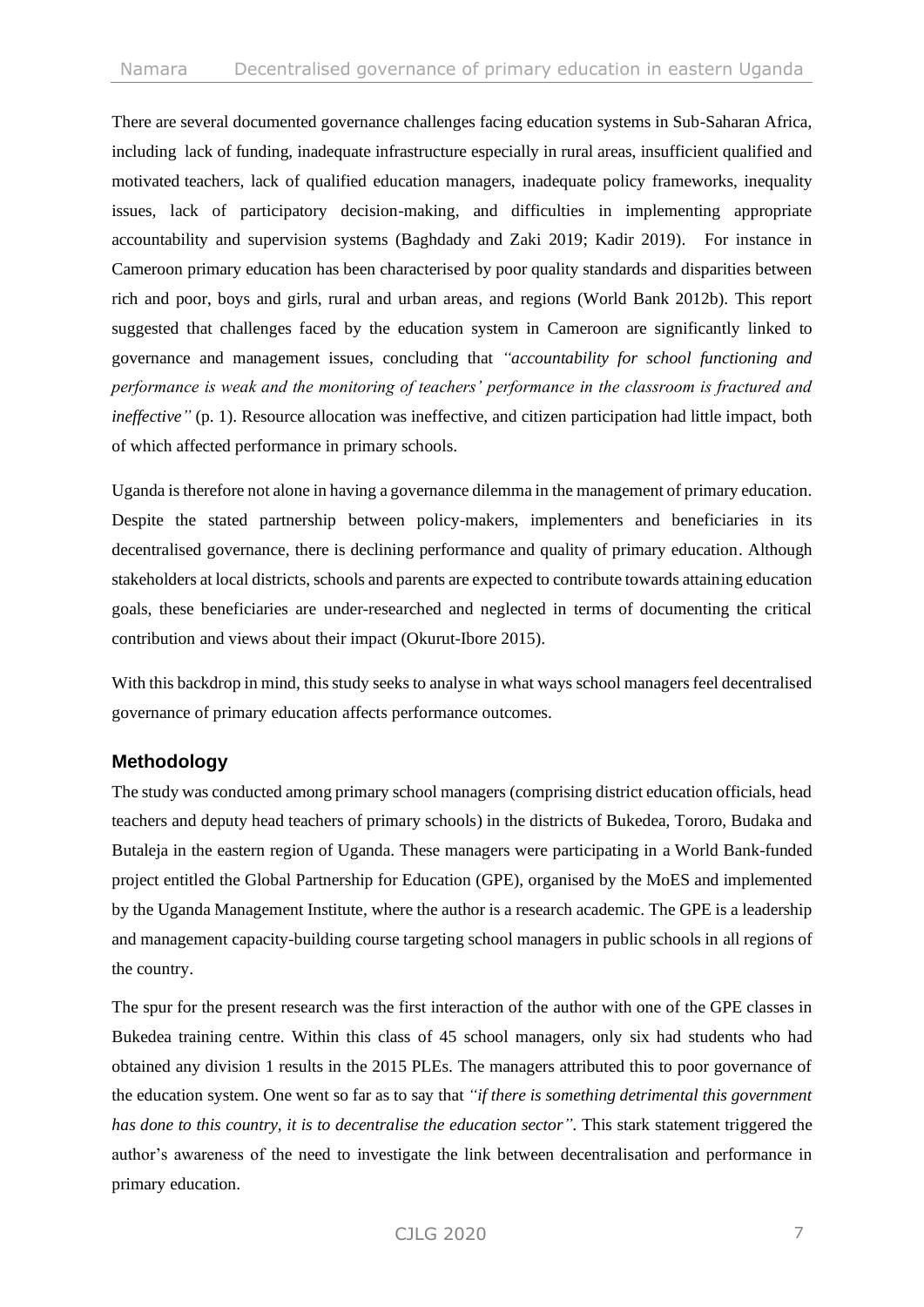The four districts studied were selected for convenience, because they converged at Bukedea training centre, where the author was a trainer. School managers as a group were selected on the basis that they were present at the training centre and willing to participate in the study. It was felt that school managers were also the right category of respondent because they are in close contact with many education stakeholders: teachers, parents, the community and learners, among others. They therefore had up-todate first-hand experience and information pertaining to decentralisation of primary education and pupil performance. The study comprised 104 participants, 68 male (65.4%) and 36 female (34.6%); the unequal gender split arose because leadership positions in primary schools are largely occupied by men. Almost half of respondents (56/53.8%), were aged 40–49 years, and a quarter (27/25.9%) were aged 50+ years; there was only one (1.0%) respondent in the 20–29 age bracket with the remaining 21 (20.1%) being 30–39 years. This age distribution reflects that headship in schools is mainly awarded to more mature teachers.

The research adopted a two-phased qualitative approach. The first phase was an exploratory study designed to establish whether education managers believed decentralised governance of primary education has enhanced pupils' performance. This phase was also used to examine whether school managers thought primary education should be recentralised. The data in the first phase was captured using a questionnaire survey. Self-administered questionnaires were distributed to 150 participants and returned by 104 respondents (69.3%) and aimed at establishing why education managers thought decentralised governance had or had not improved performance of pupils in primary schools

The results from the first phase informed the second phase which sought to establish the rationale for the education managers' views on decentralised governance. Data for the second phase was drawn from the same respondents, using semi-structured self-administered questionnaires. Additionally, in the second phase in-depth semi-structured interviews were conducted in each of the four districts with two district education officials: the DEO and the district inspector of schools (DIS) – making a total of eight interviews. These district officials were purposively selected as key informants because they were frequently cited by head teachers and deputy head teachers during informal discussions as appropriate persons to give a reliable overview of the effect of primary school decentralised governance on pupil performance. Combining a semi-structured questionnaire and in-depth interview guide to collect data can help provide broader and more in-depth insights into the governance of primary education. The data captured from the semi-structured questionnaires was coded using Excel and analysed by thematic analysis. Raw data drawn from semi-structured questionnaires and in-depth interviews were studied, using Excel to code and develop patterns from it across different interviews and questionnaires. Thereafter themes were developed as reflected in the headings and subheadings in the findings and discussion section below.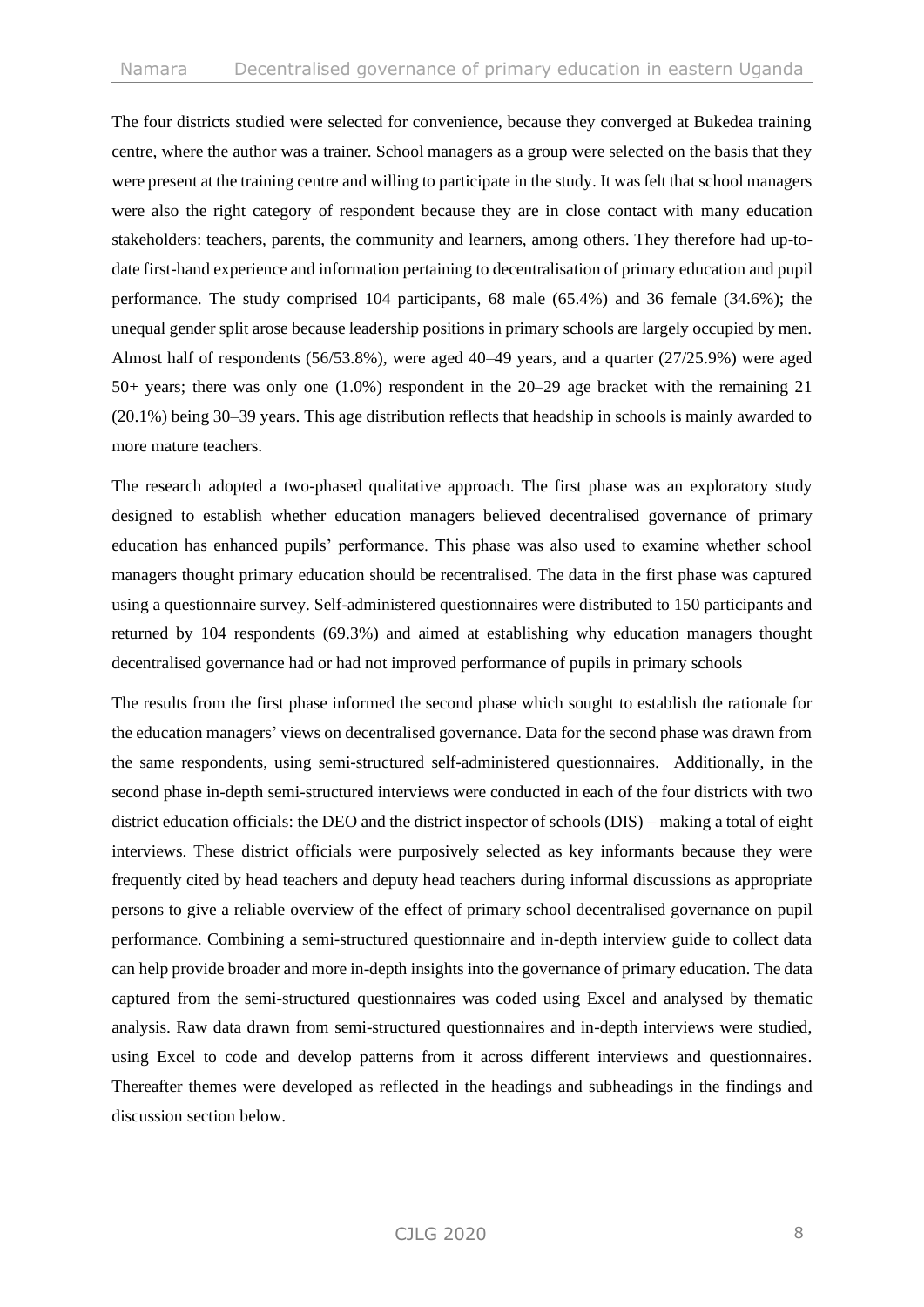## **Study findings and discussion**

The results show that just over half of the respondents (56/53.8%) believed decentralisation of primary school education had not enhanced performance of pupils, but also, interestingly, just under half (48/46.1%) felt it had improved performance. On the question of whether primary education should be recentralised or not, again it was a split in views, with less than half (41/39.4%) agreed to the suggestion, while (63/60.6%) did not. Therefore, although a majority – albeit a slim one – of managers claimed that decentralised governance had not enhanced performance, a larger majority nevertheless wanted to retain it. The views expressed are therefore nonconclusive. This section explores the findings in more detail to establish how these conflicting views are realised, and whether they can be reconciled.

#### *Perceived benefits of decentralised governance of primary education*

A large proportion of respondents (76.9%) did report that decentralised monitoring and evaluation has in some ways improved performance of pupils. It has eased school monitoring and supervision, enhanced access to and management of teacher welfare services, and increased ownership and involvement of communities in school programmes (see Table 1).

| <b>Perceived benefits</b>                                                                                                         | Number of<br>responses<br>(out of 104) | Percentage<br>$(\%)$ |
|-----------------------------------------------------------------------------------------------------------------------------------|----------------------------------------|----------------------|
| Enhanced school monitoring and supervision                                                                                        |                                        |                      |
| Easier monitoring, supervision and evaluation of service delivery of school<br>programmes                                         | 80                                     | 76.9                 |
| Teachers taking greater responsibility for results – eg following up on children who<br>do not regularly attend school            | 23                                     | 22.1                 |
| Local leaders taking greater responsibility for results – eg monitoring and reporting<br>cases of absenteeism                     | 38                                     | 36.5                 |
| Enhanced access to and management of teacher welfare services                                                                     |                                        |                      |
| Delivery of salaries and services nearer to civil servants/teachers, making it easy<br>to correct payroll issues                  | 79                                     | 76.0                 |
| Easier and faster to manage and access payroll services                                                                           | 56                                     | 53.8                 |
| Faster feedback on local education issues and programmes                                                                          | 45                                     | 43.2                 |
| Enhanced ownership and involvement of communities in school<br>programmes                                                         |                                        |                      |
| Greater involvement of stakeholders in school programmes, fostering community<br>ownership and increasing performance of learners | 36                                     | 34.6                 |
| Desire by locally born teachers to boost educational performance of their home<br>area, meaning they give more support to pupils  | 46                                     | 44.2                 |
| Increased local autonomy via the introduction of SMCs                                                                             | $\overline{7}$                         | 6.7                  |

*Table 1: Perceived benefits of decentralised governance of primary education* 

Source: Primary data from fieldwork

For example, it was felt that decentralised governance has increased the regularity of inspection and provides opportunity for inspectors to engage and advise pupils and teachers. The district inspectorate can conveniently and ably get to the furthest schools in the district and can spend ample time with pupils and teachers to understand issues in a given school.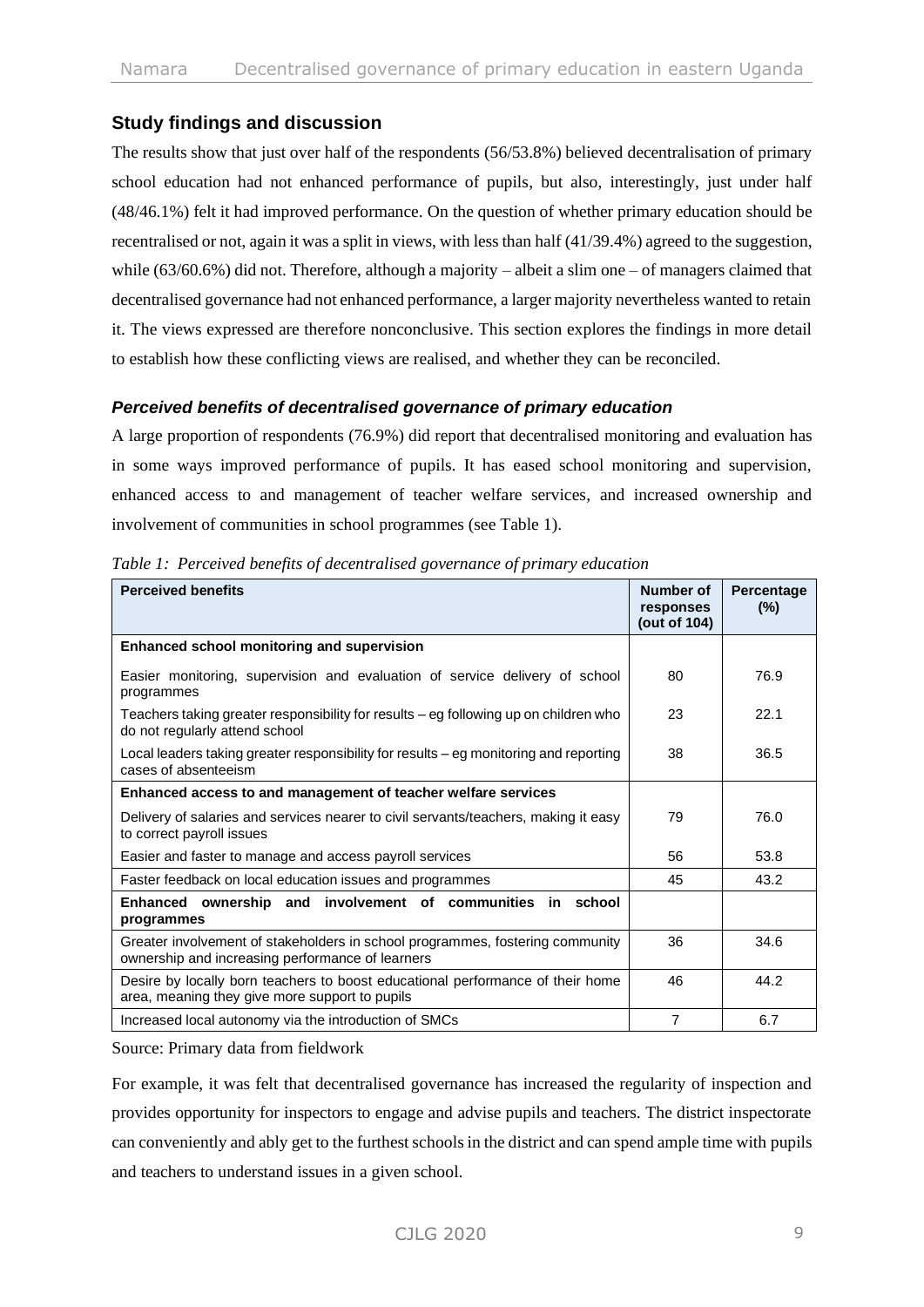One respondent affirmed this:

*It has brought about quick monitoring, assessment and controlling situations at primary schools. Inspectors come and advise and when it is necessary, they can make more than one visit in a term. For instance, some teachers are warned against absenteeism* (participant from Bukedea district).

Another participant from a different district echoed this observation:

*Effective inspection, supervision and monitoring of schools and education programmes has made teachers improve their teaching methods and upgrade their careers. Even when inspectors meet pupils, they are able to advise them on their performance and obligations in schools. This has often encouraged pupils to work hard* (participant from Budaka district).

Pupils' and teachers' attendance is monitored, and those who have a habit of dodging lessons can be reprimanded. While literature (see NPA 2015) suggests that inspection, monitoring and supervision is inadequate, according to the findings above, the little that exists is viewed by the respondents to be well carried out and inspectors dedicate more time to advising school actors than before.

Respondents also felt the participation of local leaders and teachers in monitoring has improved attendance of pupils and retention of children from one year to the next. Decentralised monitoring and supervision have reduced absenteeism, and this was cited in the responses as one of the reasons some primary schools in eastern Uganda were beginning to register improved performance. Although participation of local leaders in supervision and monitoring of primary education is low (Nanyonga and Nanziri 2013; NPA 2015; MoES 2017), evidence suggests that the little that does take place contributes to retention of children and reduces teacher absenteeism.

Decentralised governance also minimises the time that teachers spend on administrative issues and enables them to spend more contact time with pupils. For example, teachers no longer have to spend their meagre resources on travelling to the centre to deal with payroll issues. A study respondent said:

*Management of teachers' payroll at the district has reduced the expenses of travel to the headquarters (central government) just for correction of payment issues. Teachers do not have to miss lessons, which can translate into better performance of schools* (participant from Butaleja district).

However, the NPA did note in its 2015 report that this has had a downside of additional 'ghost' (nonexistent) teachers, pupils and schools and is likely to undermine efficient use of resources. Additionally, while teachers may have more time, this does not necessarily translate into more teaching. An earlier report on the impact of universal primary education had estimated teacher absenteeism to be 20%–30% (IOB 2008). The newly streamlined payroll system does not however guarantee regular payment of salaries, or regular salary increases, as payment still depends on central government releases. Indeed almost half (45/43.3%) of respondents noted that teachers do not always work diligently – even if they get their pay on time – simply because the working conditions are still inadequate. This is supported by the NPA analysis (2015) which shows that although budget allocation to the education sector has been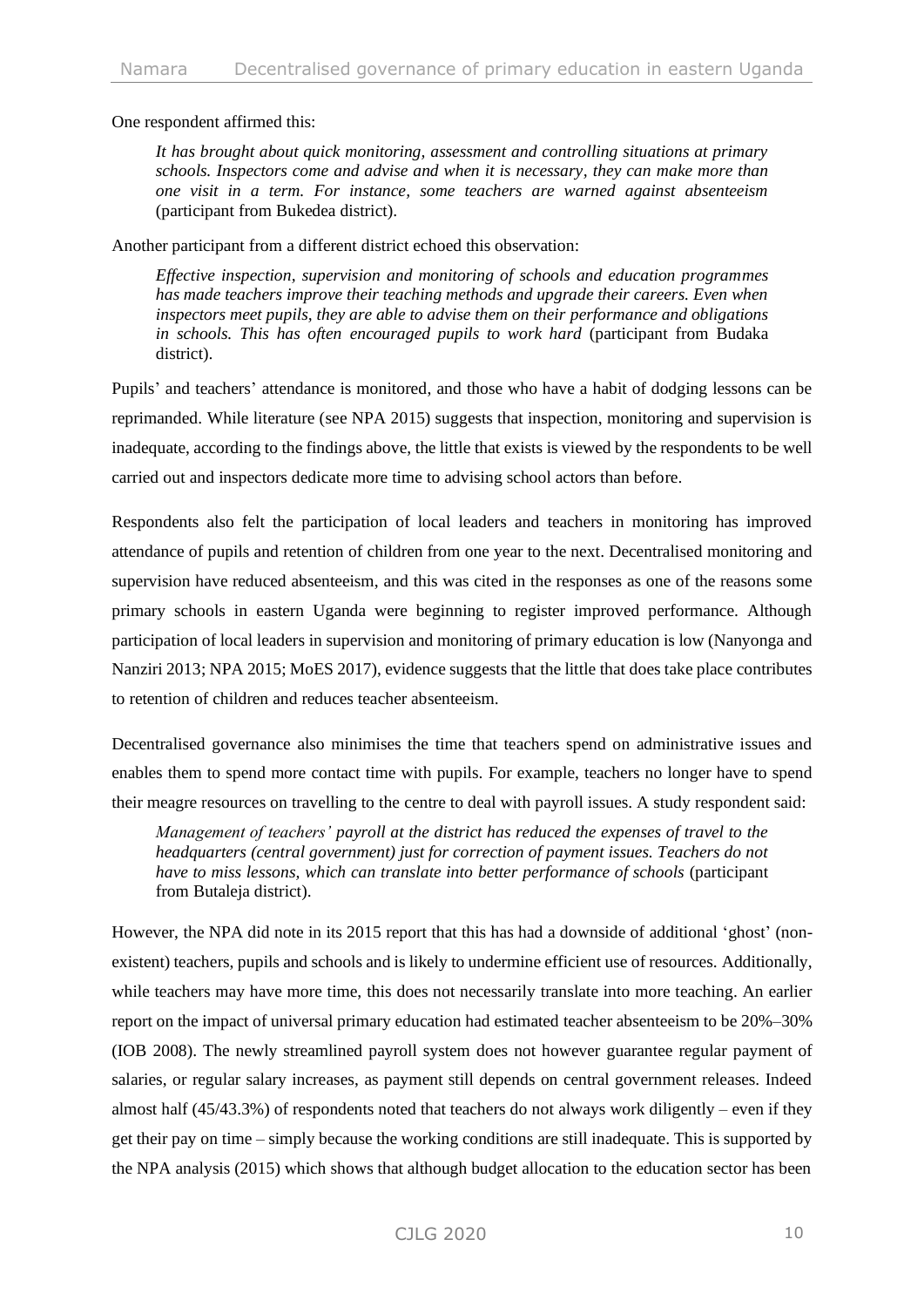increasing in nominal terms, the wage bill has remained stagnant and the small increment available has been affected by inflation. As such, teacher welfare is poor and has been a cause of numerous strikes in schools, which have negatively affected teaching and learning (Namara and Kasaija 2016).

Decentralisation has made it easier for educators to access and consult top officials such as the Chief Administrative Officer and the District Service Commission. For example, the information management system at the district is open to head teachers so they can verify information regarding teachers and administrators, and teachers' and other employees' grievances are more easily and more quickly handled at district level. Devolving information management to district level has therefore brought some benefits, but it has also created duplication as the same information can be captured by several ministries, including public service, local government, and education and sports (NPA 2015).

Decentralised governance has also given parents and other stakeholders a say in school matters, which enhances concerted efforts towards better performance. As one respondent commented:

*Decentralisation has enabled some school programmes to be run by the PTA, SMC – such as organising testing exercises for continuous assessment of learners in UPE (governmentaided schools), thereby exposing pupils to the exams done by other districts. The involvement of SMCs is an important feedback mechanism to the schools on the regular performance of pupils and what parents think* (participant from Bukedea district).

However, research has shown that community participation in primary education is still low, and that communities were still taking insufficient 'ownership' of local schools. SMCs – structures in which parents are expected to be involved – are reported as having failed to succeed (Nanyonga and Nanziri 2013; MoES 2017).

Study participants felt that the employment of people born in the local area as teachers and administrative staff enhances ownership. Some perceived that 'native' teachers are more motivated to boost education standards in the district, since it is their own community. One respondent noted:

*The last PLE results were better than before since the teachers who were recruited are from within the area and region. Teachers from within the community tend to be more committed to the children than those from other districts* (participant from Tororo district).

Another commented:

*Teachers are working more effectively since they are nearer their homes and places of birth and can therefore easily handle family problems in time, making them more comfortable. This translates into better performance at work since they spend most of the time at school and this can improve grades at school* (participant from Budaka district).

Recruitment and deployment of 'native' teachers provides local employment for teachers; so in general they should be closer to their home and therefore able to give more time to school activities, leading to better PLE performance. However, the poor PLE grades achieved in eastern Uganda do not necessarily support this assumption, and further study is to examine this relationship.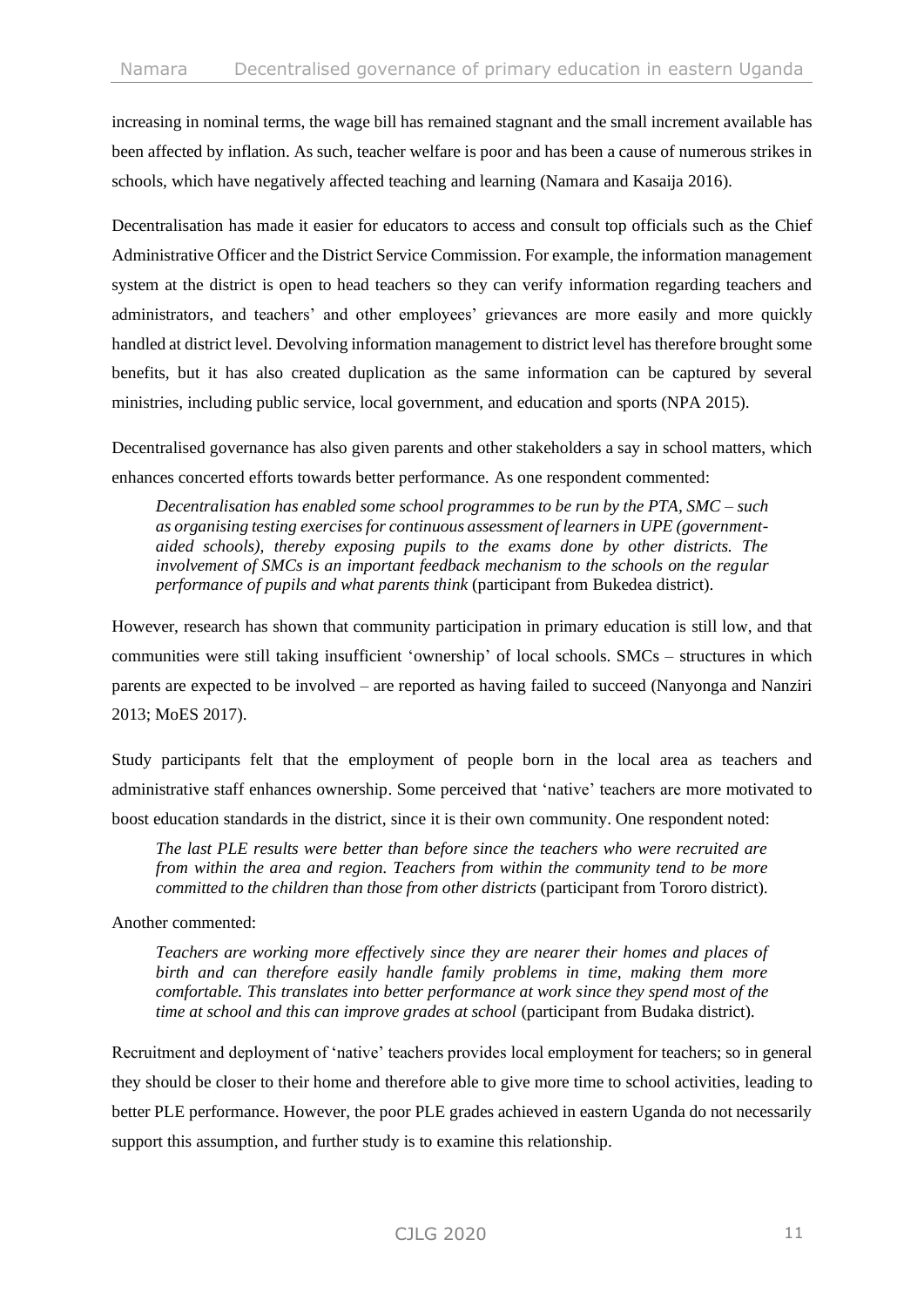#### *Perceived disadvantages of decentralised governance of primary education*

Several concerns were raised in relation to decentralised governance of primary education, as listed in Table 2. These included nepotism, intimidation, politically motivated transfers of teachers and headteachers, and poor monitoring and supervision. Although decentralisation was commended for increasing opportunities to employ 'native' (i.e. locally born) teachers, and also to boost ownership of school programmes, respondents also had concerns over increased nepotism, which is seen to have a negative impact on performance. Not only does nepotism makes supervision and accountability difficult – since workers failing to perform up to expectation are less likely to face sanctions – it also has results in the deployment of inexperienced teachers, who remain cocooned in their districts of origin and fail to gain necessary experience in a range of environments. Such appointees can lack role models and exposure to new ideas, can be subject to limited benchmarking, and face no competition.

| <b>Perceived disadvantages</b>                                                                                                                                                                                       | Number of<br>responses<br>(out of 104) | Percentage<br>$(\%)$ |
|----------------------------------------------------------------------------------------------------------------------------------------------------------------------------------------------------------------------|----------------------------------------|----------------------|
| Decentralised governance has bred nepotism and job-related conflict                                                                                                                                                  | 89                                     | 85.6                 |
| Nepotism has held back performance because good teachers from other<br>tribes/districts are excluded from recruitment                                                                                                | 35                                     | 33.7                 |
| There is lack of exposure of 'native' teachers to wider teaching experience and<br>ideas                                                                                                                             | 35                                     | 33.6                 |
| Under decentralised governance, political leaders tend to exert undue influence<br>on schools' administration                                                                                                        | 67                                     | 64.4                 |
| Increased opportunity for politicians to interfere in the education system (e.g. by<br>arbitrarily transferring teachers, head teachers and district education officers)<br>which compromises performance of schools | 19                                     | 18.2                 |
| Some district officials lack respect for teachers                                                                                                                                                                    | 20                                     | 19.2                 |
| Many teachers and school managers are demoralised because their<br>appointments are on an 'acting', not 'substantive', basis                                                                                         | 36                                     | 34.6                 |
| Staff deployed to monitor and supervise the teaching and learning process are<br>not trained for this role                                                                                                           | 33                                     | 31.7                 |

*Table 2: Perceived disadvantages of decentralised governance of primary education*

Source: Primary data

As a result of nepotism, school leadership and management bend regulations to avoid antagonising relatives, friends or politicians. Beneficiaries of nepotism are more likely to absent themselves, fail to complete the syllabus, or refuse to implement school regulations. 44% of respondents felt that nepotism fosters selfish behaviour, rather than unity to promote performance, yet there is limited supportive supervision. One respondent observed:

*Nepotism and tribalism have made job opportunities so hard to get in the education sector. This is because even those who commit crime are never apprehended or penalised because [those in charge] employ relatives. Most employees are related to one another so no one can ably supervise and deliver the findings of inefficiency genuinely to government* (participant from Bukedea district).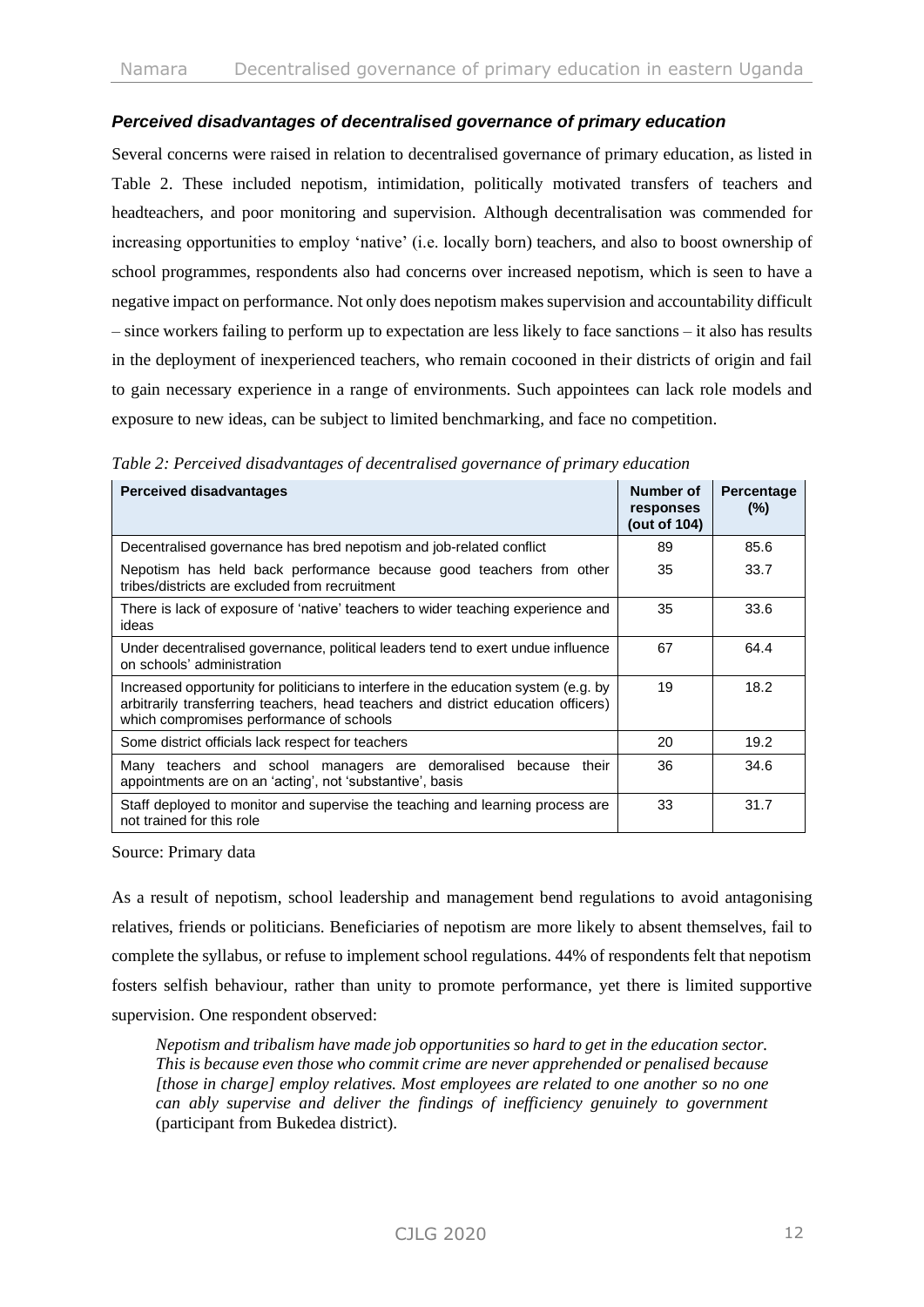Another echoed:

*Me, as a head teacher, I have nothing [I can] do to ineffective teachers. This is because I see them come and I see them go. Am not consulted when they are being employed or deployed or redeployed. Even then, if these teachers are relatives to some politicians, then as a head teacher you have to be careful the way you handle them otherwise you will lose your job* (participant from Tororo district).

Nepotism has also increased corruption in the recruitment process. As two respondents commented:

*It has raised corruption, since the top managers look at their own people when it comes to key offices, even when they do not have the relevant qualifications* (participant from Butaleja district).

*It is common practice that officials are compromised by the non-performers since they are their relatives or kinsmen whom they gave jobs* (participant from Budaka district).

These findings echo those of the NPA (2015) that decentralisation has worsened teacher deployment and utilisation, in the sense that there is limited openness and fairness in recruitment.

Teacher recruitment policy was also criticised. The existing policy allows enrolment of general primary teachers rather than subject specialists, and anyone qualified as a primary teacher can teach any subject at primary level. This compromises the quality of the knowledge imparted to pupils, as teachers do not focus on particular subjects. One district education official expressed their dissatisfaction on this point thus:

*To us recruitment is informed by the number of children a given school has. When we advertise in government we do not specify that we need a specialist in [for example] English. We say we need a primary school teacher. Therefore, you may find a school has more science teachers and there may be no teacher of English… This is not happening in private schools, for they are specific on the skills they are interested in* (participant, district official).

While it is important for teachers to be multi-skilled, the current recruitment and deployment practice seems to compromise the quality of learning because 'general' teachers may not understand the curriculum in specialist areas, and may thus be forced to deliver 'half-baked' content (Oluka and Opolot-Okurut 2008; Mwalimu 2016).

Decentralised recruitment and deployment have also increased the number of arbitrary transfers of teachers and managers, which hinders them from consolidating their work, and impacts learning. Discussions with district officials and school managers revealed a couple of factors driving these transfers. Politicians, PTAs and SMCs tend to lobby DEOs for the transfer of teachers they are not comfortable with. Reasons given include poor teacher performance, or even unprofessional behaviour such as alcoholism or harassment of pupils. If these transfers are not implemented by the DEO, politicians – through councils – complain, for example, of imaginary collusion between the DEO and the teachers or head teachers, aiming to cause fear and tension among DEOs and forcing such officers to lose their jobs. As a result, DEOs often implement transfer directives made by politicians or even councils.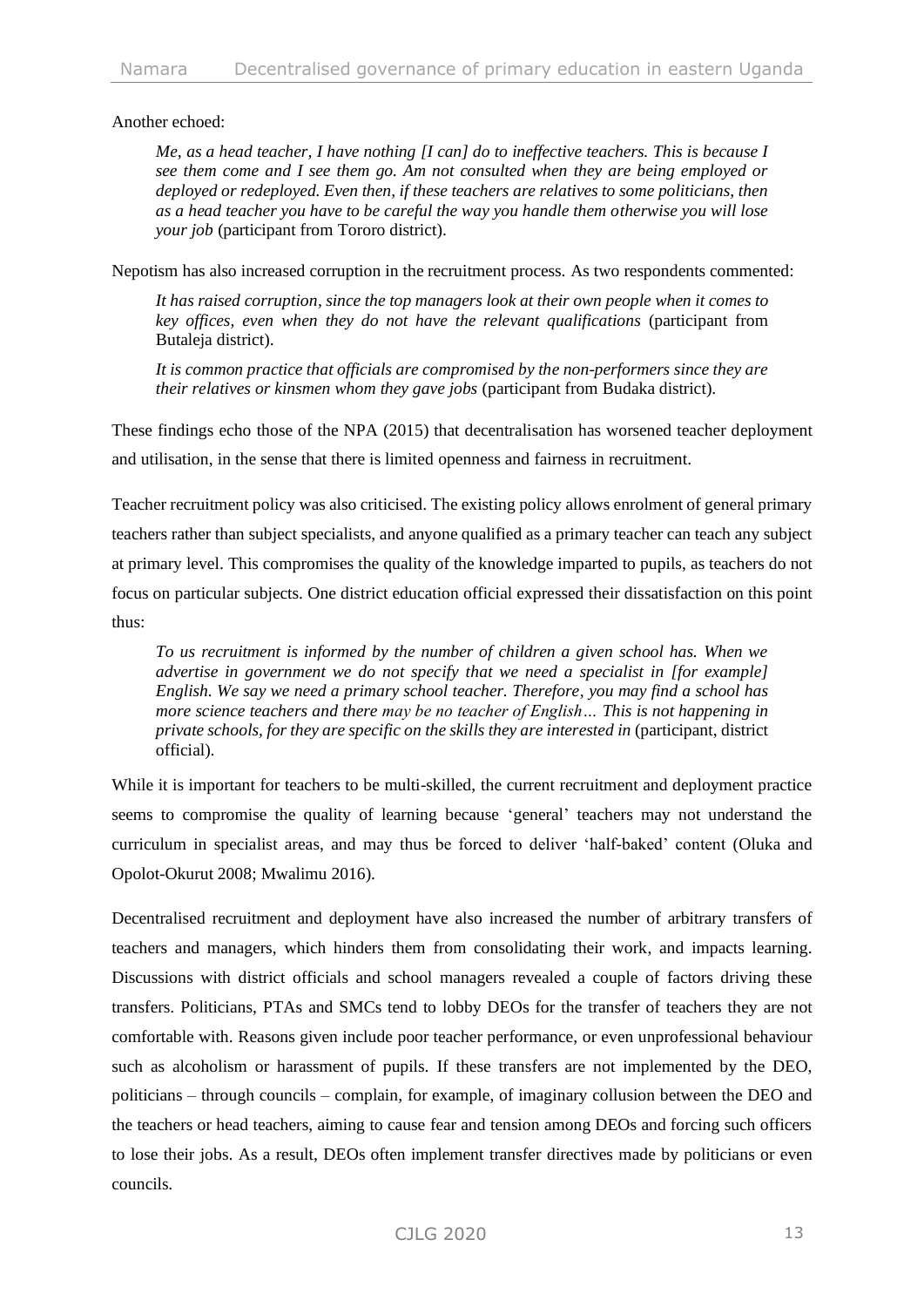As noted by one district official:

*Our role is to advise politicians to follow education policies and standards, but our hands are tied and we fear to antagonise politicians. Sometimes they misguide parents and you find everyone is against you because you are insisting on implementing a policy* (participant, district official).

Although the existing literature does not allude to teacher intimidation as a cause of teacher attrition, discussions with district officials in this research indicate that it is one of the reasons why teachers resign. This in turn contributes to high pupil–teacher ratios. Nationally, Uganda's teacher attrition rate was estimated to be 5% per year in 2010 (Haddad and Adubra 2010).

More generally, this study found that politicians exert considerable influence on school administration. This resonates with findings by Reinikka and Svensson (2004) and Prinsen and Titeca (2008) that politicians have informally captured SMCs to access resources from particular schools. Although these scholars emphasised the capture of financial resources, politicians' influence affects management of human resources as well. District officials have also been reported as intimidating teachers and head teachers; for example, teachers are liable to face insults if they go to district offices with complaints or other official issues. One teacher lamented:

*The officials actually 'own' the district and can do anything to you as a teacher. We are at their mercy* (participant from Tororo district).

The intimidation and insults demotivate the teachers and compromise teaching and learning, resulting in poor performance of pupils.

Working in an 'acting' capacity as a school manager also seems to compromise governance and accountability and decrease performance. This is because head teachers cannot assert themselves or exercise full powers while in an 'acting' capacity. District officials noted that confirming head teachers or their deputies in post requires additional funding for salaries and wages. Although the education budget expands every year in nominal terms, it has been declining in real terms (NPA 2015) meaning that little money is available for confirming staff posts.

Monitoring and supervision were seen by many as poor, characterised by unqualified monitors and supervisors. For instance, stakeholders from school foundation bodies such as SMCs and PTAs, as well as those assigned to inspect schools, may not always be up-to-date on the education system and the latest government policies. Due to varied training, knowledge and capacity, they may make incorrect judgements and observations during supervision of schools, and give poor guidance to school managers.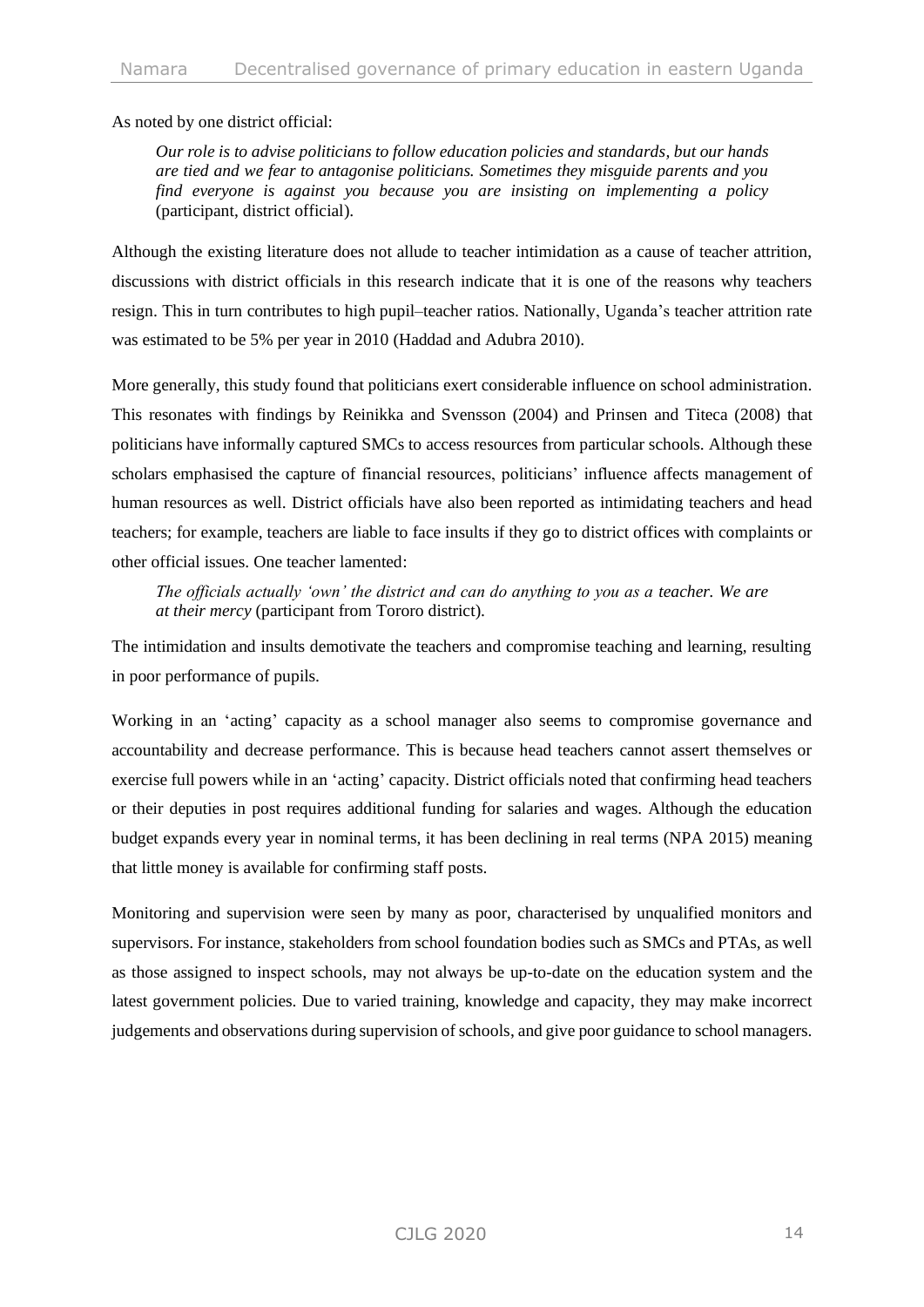As three respondents noted:

*There is no proper training for the SMC/PTA members; they lack knowledge and skills due to lack of capacity-building and leadership training* (participant from Bukedea district).

*A lot of operations are left in the hands of stakeholders, yet they may not be well versed in government policies and operations – making it hard for the programmes to run efficiently. As a school manager you get all sorts of advice which may not be in line with required standards* (participant from Tororo district).

*There are undefined policies in the education sector – such as the unqualified monitors and supervisors who are mandated yet know nothing about education. The likes of the politicians, who are even supported by the central government, have jeopardised the education system and operations, undermining performance in these schools* (participant from Budaka district).

The assumption that anyone can monitor, inspect and supervise primary education without necessarily being equipped with guidelines and tools has further weakened the monitoring function. It is therefore not surprising that the 2015 NPA report indicated school supervision is weakest at local government level. Okurit-Ibore (2015) maintained the need for stakeholder dialogue at district, school and community levels so as to increase stakeholders' capacity and commitment to education.

#### *Other factors affecting performance of primary education*

The study also sought to establish other factors beyond decentralised governance that have contributed to poor performance of primary schools in the districts of study. Table 3 indicates the wide range of factors cited, including high pupil–teacher ratios and overcrowded classrooms, poor and delayed salaries, misinterpretation of government education policies, and negative attitudes and culture towards education.

| Other factors contributing to poor performance of pupils                                                                      | Number of<br>responses<br>(out of 104) | Percentage<br>(%) |
|-------------------------------------------------------------------------------------------------------------------------------|----------------------------------------|-------------------|
| Teachers are demoralised due to delayed salaries even after decentralisation<br>of payments                                   | 56                                     | 53.8              |
| negative attitude towards education among<br>General<br>other<br>parents,<br>stakeholders and learners                        | 52                                     | 50.0              |
| Parental negligence, eg failure to provide pupils with midday meals                                                           | 45                                     | 43.3              |
| High pupil to teacher ratio and overcrowded classrooms                                                                        | 45                                     | 43.3              |
| Remuneration for teachers is too low, meaning good 'native' teachers move to<br>other districts where parents top up salaries | 44                                     | 42.3              |
| Lack of midday meals at school makes it hard for teachers and pupils to<br>concentrate on the teaching/learning process       | 39                                     | 37.5              |

*Table 3: Other factors affecting performance in primary education*

Source: Primary data from fieldwork

Inadequate infrastructure to support the large school-age population is an issue that government has been grappling with. For some schools, learning is still taking place under trees and lessons are interrupted when it rains, resulting in failure to complete syllabi due to loss of time, demotivation of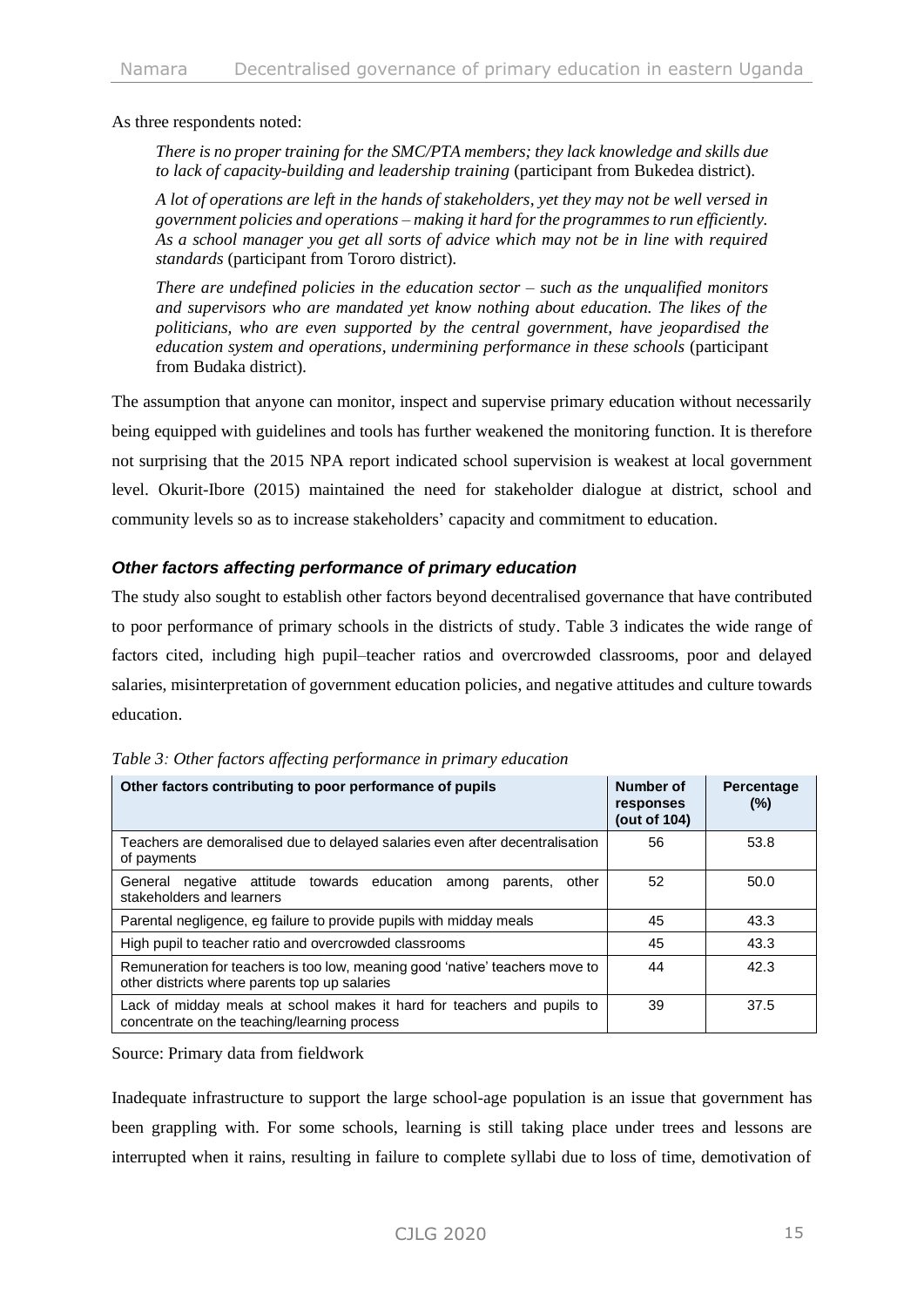learners and high drop-out rates. The NPA 2015 report and the OPM in 2016 both attribute the high pupil–teacher ratio to the increasing population, but some districts lack enough funding to recruit enough staff and those left can do nothing except cover the work of those who leave (NPA 2015), yet 70% of local government education funding is still said to be spent on teachers' salaries (MoES 2016b) an indication that the available funding is still a constraining factor.

Some good teachers move, looking for greener pastures, in some cases due to a lack of adequate accommodation at schools (Oluka and Opolot-Okurut 2008) and a lack of midday meals – the latter causing teachers rush to their homes after teaching or during lunchtime, leaving learners less time to consult and revise with them. As noted by a respondent:

*Lack of teachers' accommodation; by the time teachers arrive they are already too exhausted to deliver effectively* (participant from Bukedea district).

#### Another echoed:

*Teachers in most cases have to leave school at lunchtime in the name of looking for lunch and do not return for the afternoon sessions* (participant from Tororo district)*.*

This, combined with lack of midday meals for children, was seen to have contributed to poor performance in some primary schools.

Another important factor is parents' neglect of their role in education. Parents are said to have negative attitudes towards supporting and supplementing government efforts, for example by feeding learners at school and providing the necessary scholastic materials: books, pens, uniform. If pupils absent themselves, parents also may not reprimand them or encourage them to attend school. Nanyonga and Nanziri (2013) also found that parents in Bukedea district, for example, were not able to contribute towards midday meals for children even when they knew it was their responsibility. Consequently, children miss some classes and others may drop out because of patchy attendance. As a respondent noted:

#### *High rate of absenteeism on the side of the learners makes it hard for the learners to perform since they miss a lot of lessons* (participant from Budaka district).

There are of course further factors. These include girls' failure to attend school during the menstrual cycle, especially those who have no sanitary supplies provided by their parents (Miiro et al. 2018). A further factor may be parents believing that the government should give the learners everything, from food to scholastic materials and uniform. Further, some parents marry off their young daughters of school age to older men, to get a few heads of cattle (Oxfam and We-Care 2018). This not only affects completion rates of primary education, but also the attitudes of children towards education.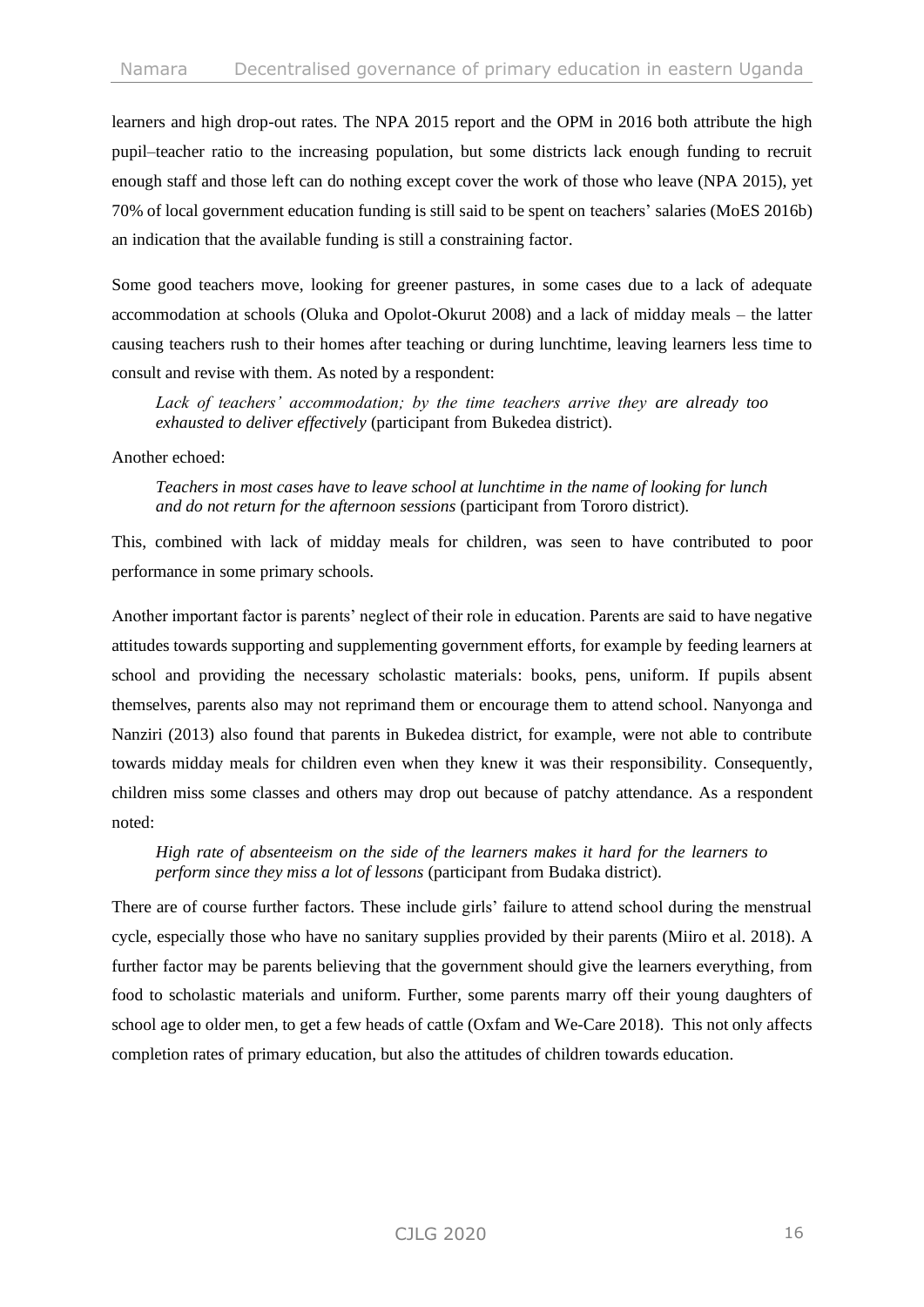Some teachers have a negative attitude towards teaching because they do not earn enough money to improve their livelihoods and therefore undertake teaching as a side occupation. Teachers in this situation develop poor customer care and a general lack of concern for pupils' performance. As one respondent noted:

*The stakeholders, including teachers and administrative staff, have a negative attitude towards school programmes since they do not yield money enough to sustain them; it is more of voluntary work. They even fail to pay school fees for their children to attend good schools. Teachers cannot even afford medical fees for their families and are expected to do miracles in terms of performance* (participant from Tororo district).

Unemployment among educated youth also demotivates pupils from completing their education, since

better education may not immediately translate into a job. One respondent pointed out:

*Even the learners have developed a negative attitude towards education; all they see in education is to enable them get white-collar jobs on completion. Yet the situation has been different since their bigger relatives who may have completed school are in the villages idle and drinking 'ajono' [local millet brew]* (participant from Bukedea district).

#### *Reasons for preferring decentralised governance, despite its shortcomings*

Taking everything into account, however, as noted at the start of this paper most respondents did support decentralised governance of primary education. When asked why, the author found that this appears to be principally for practical reasons, which are listed in Table 4 below.

| Factors in support of decentralised governance of primary education                                                                    | Number of<br>responses<br>(out of 104) | Percentage<br>(%) |
|----------------------------------------------------------------------------------------------------------------------------------------|----------------------------------------|-------------------|
| Problems related to payroll are easily and quickly solved since they are handled<br>at district level                                  | 68                                     | 65.3              |
| Recruitment of teachers is done locally, allowing districts to source desired<br>abilities, knowledge and skills                       | 64                                     | 61.5              |
| Salaries are released on time                                                                                                          | 63                                     | 60.6              |
| Inspection, monitoring and supervision of school programmes and activities has<br>been made easier and is done more regularly          | 56                                     | 53.8              |
| Decentralisation has brought employment opportunities to local communities<br>which enables more teachers to be absorbed in the system | 42                                     | 40.4              |
| Establishment of more primary schools, reducing the distances pupils have to<br>travel                                                 | 23                                     | 22.1              |
| More classrooms have been constructed and more teachers recruited                                                                      | 21                                     | 20.2              |
| Easy access to district officials since they are locally based                                                                         | 16                                     | 15.4              |
| Local stakeholders are now are playing a big role in running schools                                                                   | 16                                     | 15.4              |
| Bureaucracy is reduced, allowing more time for delivering education                                                                    | 12                                     | 11.5              |
| Teachers do not have to move away from their homes to work, meaning families<br>are less likely to be separated                        | 8                                      | 7.7               |
| Data management and communication are faster and easier                                                                                | 6                                      | 5.8               |
| Procurement of school supplies is faster than before and more efficient                                                                | 5                                      | 4.8               |

*Table 4: Reasons for preferring decentralised governance, despite its shortcomings*

Source: Primary data from fieldwork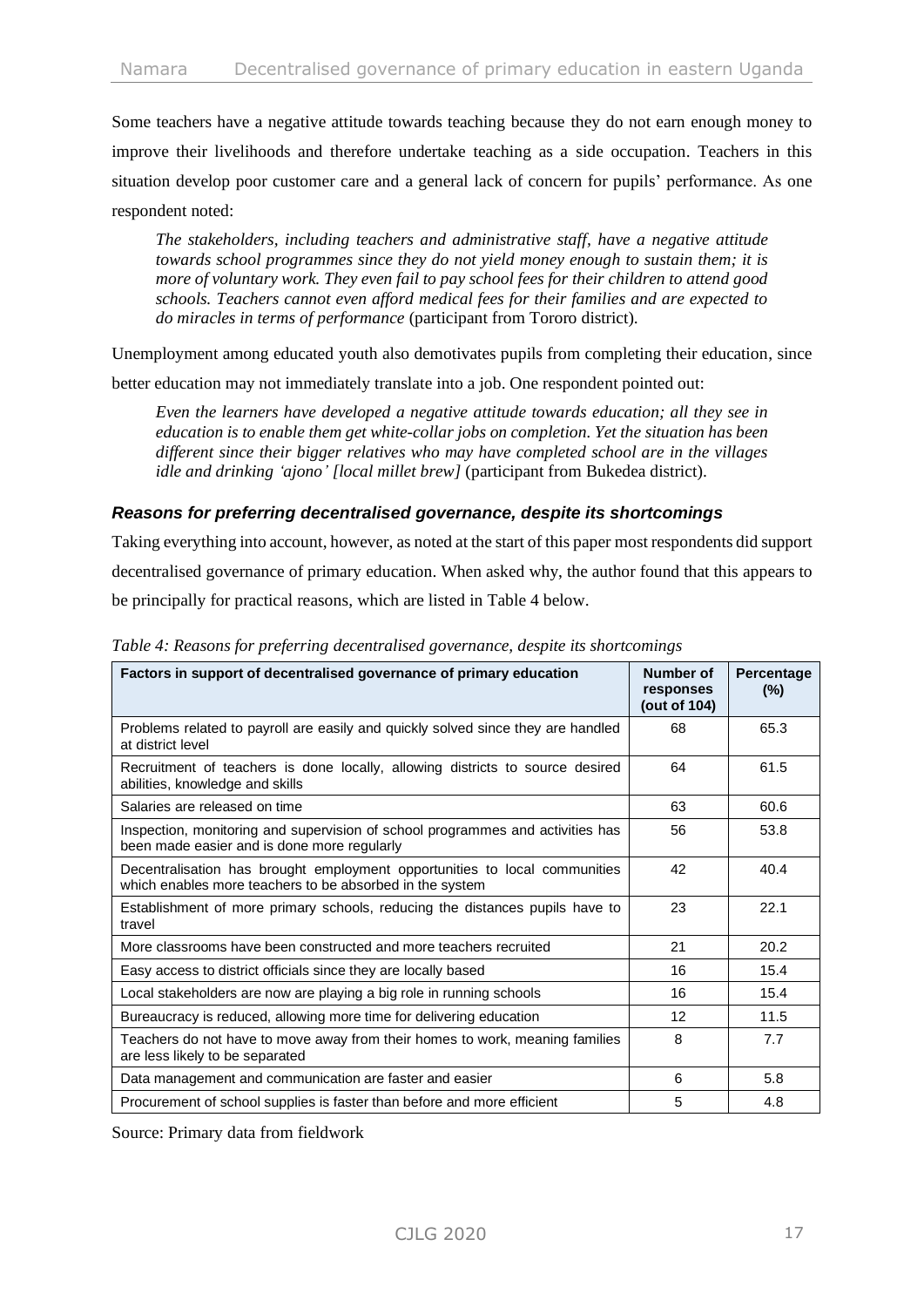Decentralised governance is widely perceived by the study respondents as having improved teachers' welfare. Payroll issues are easily solved at district level and teachers take less time to access the payroll (65.3% of respondents), salaries are more likely to be paid on time (60.6%), districts can employ the teachers they need (61.5%), and though reported by few respondents, teachers are more likely to be local (40.4%), which helps with family cohesion as teachers do not have to move away from their home districts. Additionally, more classrooms have been constructed and more teachers recruited.

A small majority of respondents also felt that decentralised governance has improved inspection, monitoring and supervision of school programmes and activities (53.8%), reporting that now more regular and corrective actions are easily undertaken. However, very few (5.8%) also felt that decentralised governance had eased data capture and communication with stakeholders.

## **Reflection and conclusions**

Decentralised governance and the administrative reforms that have come with it, such as decentralised management of the payroll and regular monitoring and supervision of primary school programmes, has strengthened the supply side of governance of primary education. Communication and grievance handling are quicker, and teachers are perceived to spend more time in class than before.

Respondents also felt that DEOs do try to follow guidelines in recruitment of staff members, and SMCs follow guidelines in expenditure of conditional grants from central government. The district officials follow up with school managers to ensure they account for the funds and materials they receive and on occasion, the findings suggest that dishonest staff are apprehended if inspectors confirm their culpability. This form of transparency is known as public accountability (World Bank 2010). Public accountability improves control and efficiency in service delivery and is critical to ensure control and enforcement of government standards and policies.

However, the supply side of governance in education in Uganda is nevertheless still riddled with poor practices such as nepotism, intimidation of teachers and school managers, low pay, political interference, transfer of teachers without consultation, and poor monitoring and supervision. These are all barriers to achieving better education outcomes, as they undermine teacher motivation. Certain policy and practice reforms, such as the recruitment of generalist rather than specialised teachers, the purchase and distribution of textbooks which are not requested by schools, and the intimidation of DEOs by politicians, further impede efforts to ensure full public accountability.

Decentralised governance of primary education has however created social accountability structures in the form of SMCs and PTAs. Social accountability is a valuable demand side mechanism to ensure responsiveness of government and improved quality of service delivery. SMCs do appear to have increased participation of parents and other stakeholders in implementation of school programmes. This has boosted the number of stakeholders monitoring school activities, and it was viewed that the performance of school managers as well as learners has to some extent improved because of this. In some instances, the attendance of learners had increased and innovations introduced such as regular assessment geared towards performance improvement.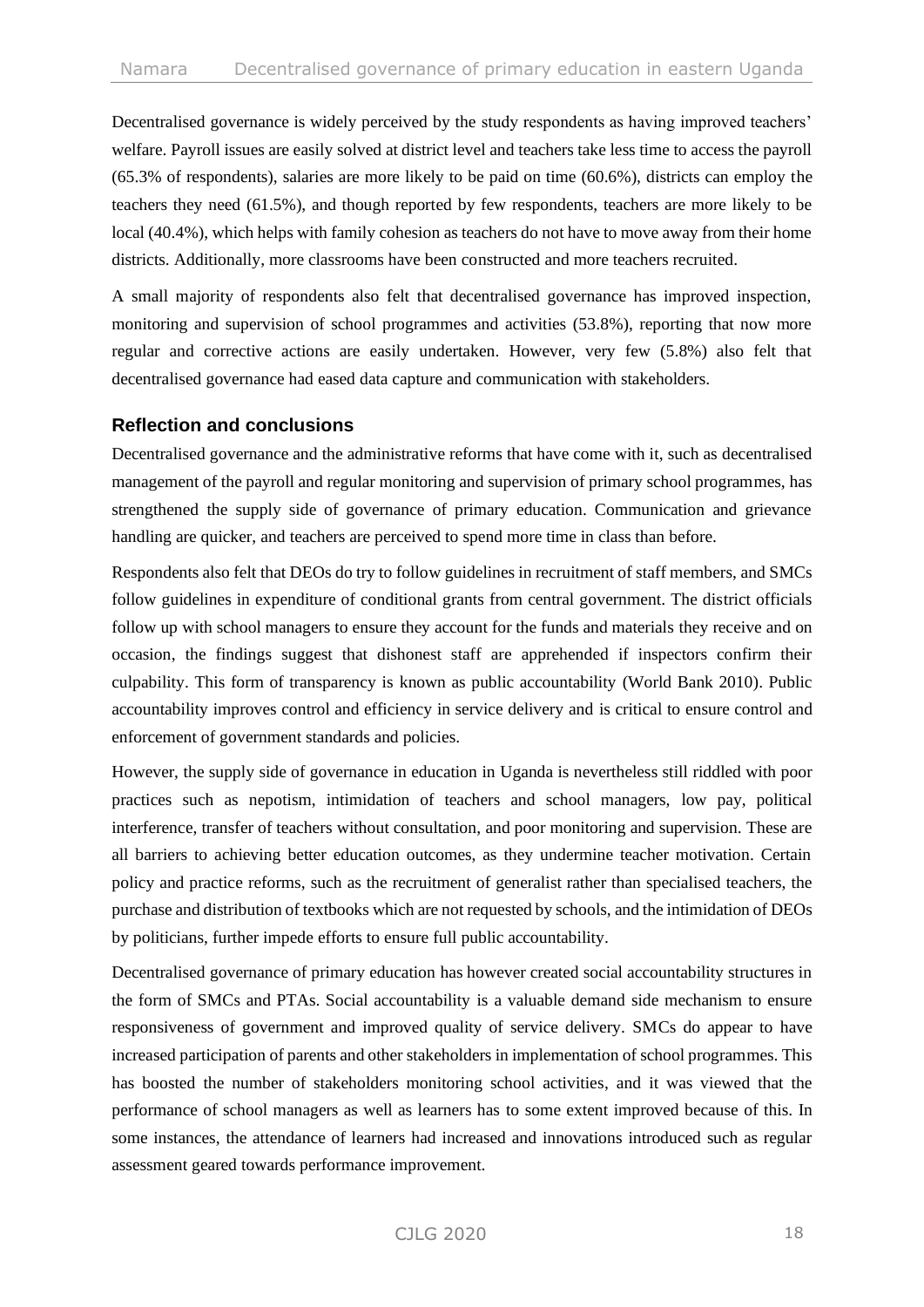This 'demand' side of governance seems, however, to be underdeveloped for the following reasons. Firstly, many SMCs were viewed to have been captured by domineering politicians and very few members of the committees are actively involved. This leads to a second problem, namely that SMC members are not conversant with their roles and responsibilities and do not have the required skills, for instance to conduct monitoring according to government standards and guidelines. A third problem is that other stakeholders involved in monitoring school performance (eg politicians, church leaders and the public) have no clear communication and feedback mechanisms through which to address issues.

The research also suggests that decentralised governance on its own is not sufficient to address poor performance in primary schools in eastern Uganda. This is because other structural factors are also at work. These include inadequate funding, high pupil–teacher ratios, overcrowded classrooms, low and delayed salaries, negative attitudes towards education, and misapplication of certain education policies.

There is therefore a need to strengthen the demand side of governance so as to improve performance in primary schools. This paper recommends a number of measures:

- Strengthening the boards or SMCs of primary schools.
- Undertaking targeted programmes to raise parents' awareness of their responsibilities for example ensuring children's attendance at school, buying scholastic materials, paying school dues promptly, and providing lunch for pupils.
- Reducing unhelpful interference by politicians in governance at the district and school level, by clearly articulating their roles and responsibilities.
- Creating community-based monitoring structures, similar to local council structures in charge of education, on which parents are represented.
- Developing clear reporting and feedback mechanisms between the public and DEOs, which would include the provision of information to the public on school calendars.

In principle, the demand and supply sides of governance should complement each other to find an equilibrium (World Bank 2012b). This paper therefore recommends that reforms on the supply side of primary education in Uganda should also continue, including:

- Establishing a living wage for teachers.
- Introducing a quota for districts in the recruitment of 'native' and non-'native' teachers, to avoid nepotism and expose teachers to different environments and teaching practices.
- Institute a policy to recruit specialist teachers as it is the practice in private schools so as to increase the likelihood of obtaining better pass rates in public schools.
- An increase in UPE funding to offset escalating prices of materials and base the funding on needs.
- A reduction in unplanned or abrupt transfers of teachers, confirmation in post of those working in an 'acting' capacity, and promotion of those who have upgraded qualifications.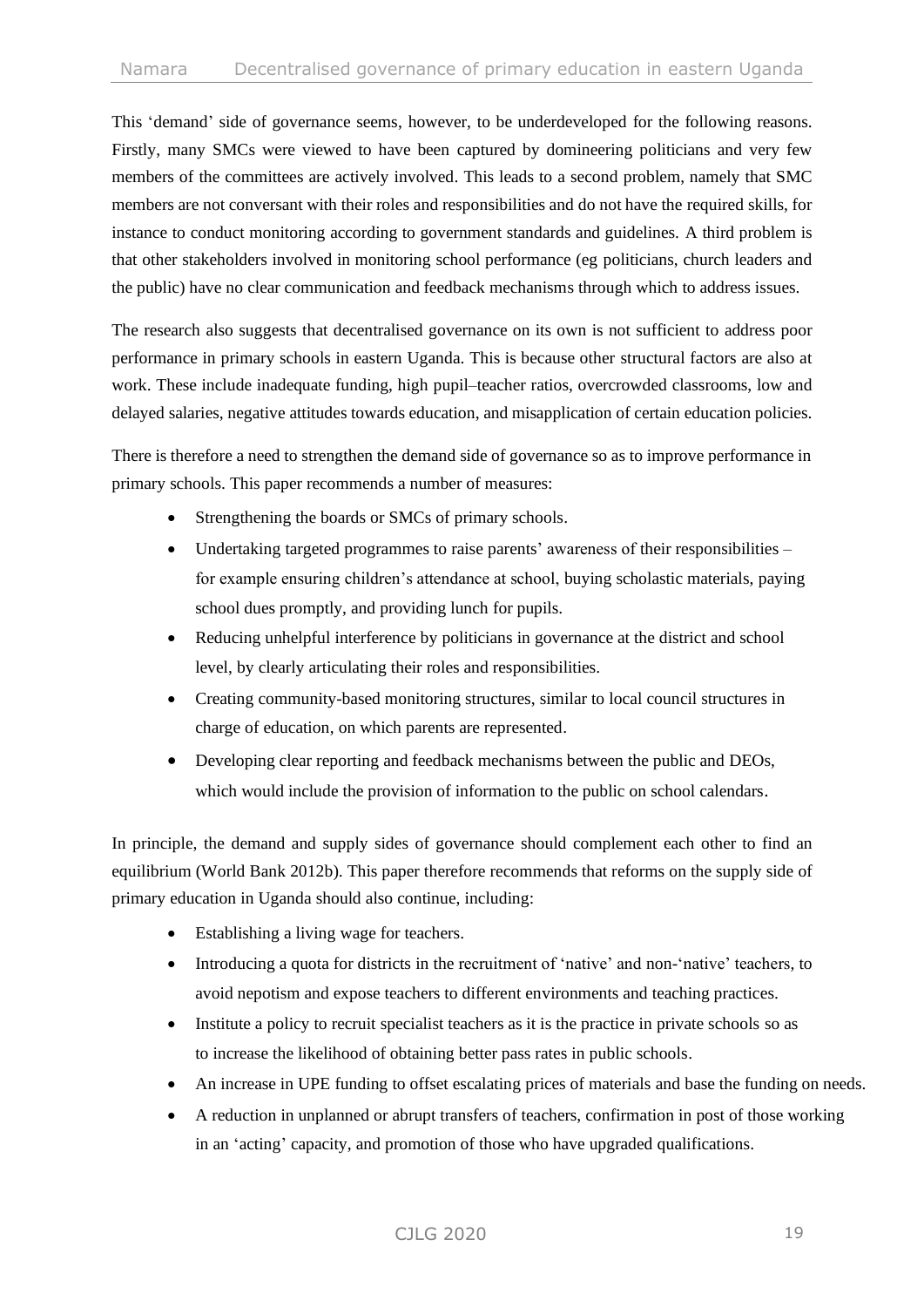- Continue with other ongoing interventions such as classroom construction, building of teachers' houses, recruiting more teachers, and providing up-to-date textbooks.
- School administrators and teachers should also be trained in how to persuade parents to send their children to school.

## **Declaration of conflicting interest**

The author declared no potential conflicts of interest with respect to the research, authorship, and/or publication of this article.

## **Funding**

The author received no financial support for the research, authorship, and/or publication of this article.

## **References**

- Asiimwe, D. and Nakanyike, M.B. (2004) *Decentralization and transformation of governance in Uganda.* Available at:<http://ahero.uwc.ac.za/index.php?module=cshe&action=downloadfile&fileid=36807145012101642344134>
- Badhdady, A. and Zaki, O. (2019) *Secondary education governance in Sub-Saharan Africa.* Background paper on Education governance in Sub-Saharan Africa: Preparing youth for the future of work. Mastercard Foundation. Available at: https://mastercardfdn.org/wp-content/uploads/2019/03/SEA-Education-Governance-Final\_Feb-28-1.pdf
- Essama-Nssah, B. (n.d.) Achieving universal primary education through school fee abolition: Available at: https://openknowledge.worldbank.org/bitstream/handle/10986/26712/695190WP0ugand00604020120Box369278B.pdf
- Ezati, B.A., McBrien, J.L., Stewart, J., Ssempala, C. and Ssenkusu, P. (2016) Parents, pay attention! Factors related to parental involvement with education in Northern Uganda. *Australasian Review of African Studies,* 37 (2), 9–32. Available at[: http://afsaap.org.au/ARAS/2016-volume-37/](http://afsaap.org.au/ARAS/2016-volume-37/) https://doi.org/10.22160/22035184/ARAS-2016-37-2/9-32
- Haddad G. and Adubra E. (2010) *Teacher attrition in Sub-Saharan Africa. The neglected dimension of the teacher supply challenge.* A review of literature and paper prepared for the meeting of the High-level Group on Education for All, Addis Ababa, 9 February 2010. Available at: https://unesdoc.unesco.org/ark:/48223/pf0000188197
- Higgins, K. (2009) *Regional inequality and primary education in northern Uganda*. Policy Brief No 2. Available at:<https://www.odi.org/sites/odi.org.uk/files/odi-assets/publications-opinion-files/3377.pdf>
- IOB. (2008) *Impact evaluation: Primary education in Uganda*. April 2008, ISBN 978-90-5328-361-5. Available at: www.government.nl/documents/reports/2008/04/26/iob-impact-evaluation-primary-education-in-uganda
- John Paul II Justice & Peace Centre (2014) *The state of universal primary education schools in north and northeastern Uganda*. Available at: www.jp2jpc.org/downloads/UPE%20Report.pdf
- Kadir, A.N.J (2019) Good governance issues in education system and management of secondary schools in Kwara State, Nigeria. *E-Journal of Education Policy.* Available at[: https://files.eric.ed.gov/fulltext/EJ1234494.pdf](https://files.eric.ed.gov/fulltext/EJ1234494.pdf)
- Miiro, G., Rutakumwa, R., Nakiyingi-Miiro, J., Nakuya, K., Musoke, S., Namakula, J., Francis, S., Torondel, B., Gibson, L.J., Ross, D.A. and Weiss, H.A. (2018) Menstrual health & school absenteeism among adolescent girls in Uganda: A feasibility study. *BMC Women's Health 18,* (4). https://doi.org/10.1186/s12905-017-0502-z
- Ministry of Education and Sports. (MoES) (2016a) *The education and sports sector annual performance report, financial year 2015/2016*. Available at: [www.education.go.ug/wp-content/u](http://www.education.go.ug/wp-content/)ploads/ 2019/08/ ESSAPR-FY-2015-16.pdf
- Ministry of Education and Sports. (MoES) (2016b) *National education accounts report Uganda*. Available at: [http://uis.unesco.org/sites/default/files/uganda\\_nea\\_report-2016-en.pdf](http://uis.unesco.org/sites/default/files/uganda_nea_report-2016-en.pdf)
- Ministry of Education and Sports. (MoES) (2017) *Education and sports sector strategic plan 2017/18-2019/20.* Available at:

https://planipolis.iiep.unesco.org/sites/planipolis/files/ressources/uganda\_education\_sector\_strategic\_plan \_2017-2018\_2019\_2020.pdf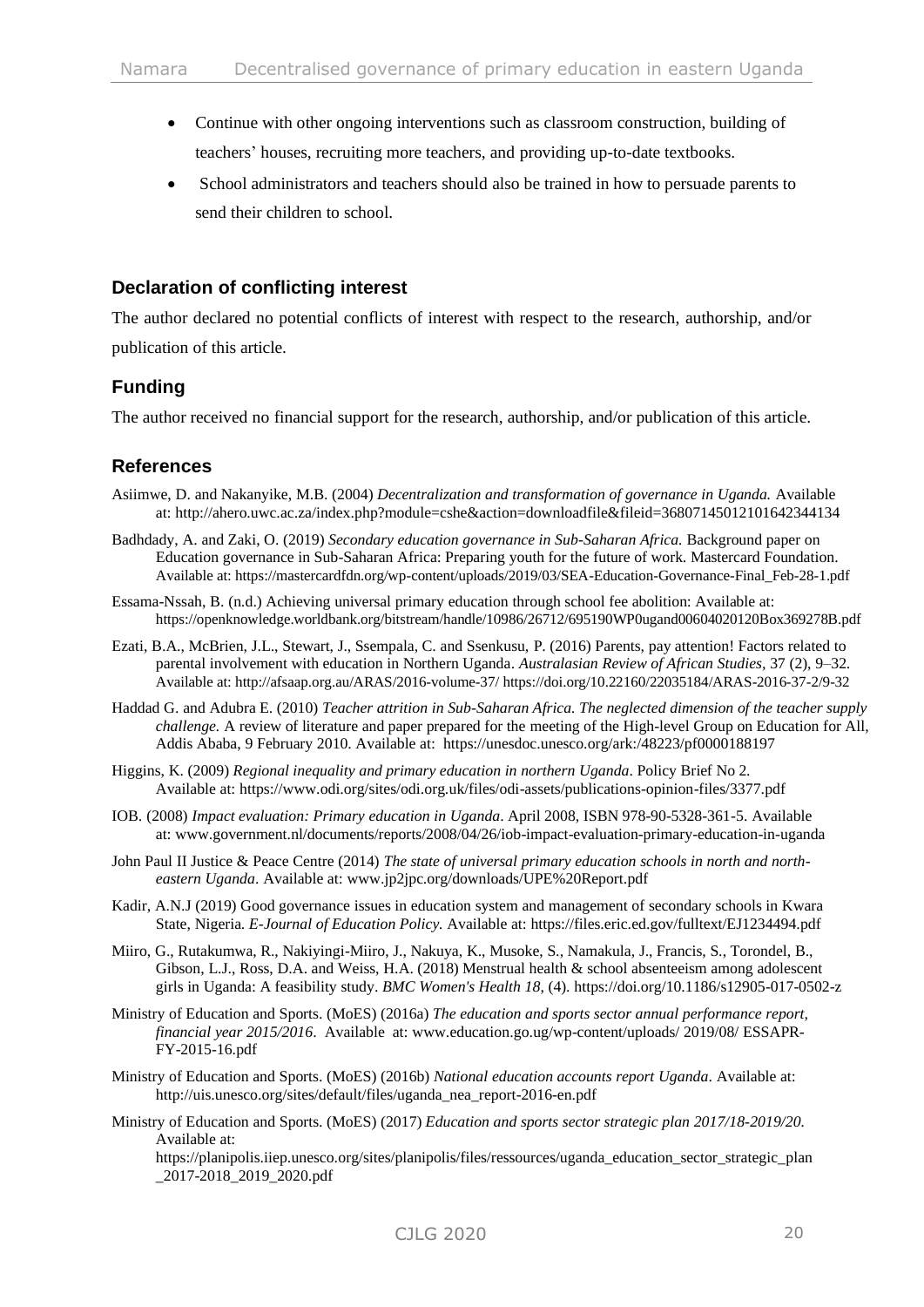- Ministry of Finance Planning and Economic Development. (MoFPED) (2016) *Budget speech financial year 2016/17: Enhanced productivity for job creation.* Kampala, Uganda: MoFPED.
- Mwalimu. (2016) Poor quality teachers choking education*. New Vision* 20 July 2016, pp. 22 & 27. Available at: www.newvision.co.ug/tag/mwalimu-pullout
- Namara, R.B. and Kasaija, J. (2016) Teachers' protest movements and prospects for teachers improved welfare in Uganda. *Journal of Education and Training Studies*. 4 (5). Available at: https://eric.ed.gov/?id=EJ1094638
- Nanyonga, B. and Nanziri, P. (2013) *Citizens' voices UPE schools versus PLE performance in Bukedea district – Malera sub-county.* Report to Community Development Resource Network. Kampala, Uganda.
- National Planning Authority. (NPA) (2015) *Pre-primary and primary education in Uganda: Access, cost, quality& relevance.* Available at: [http://npa.go.ug/wp-content/uploads/2018/04/NPA-PEC-Paper-Pre-Primary-and-](http://npa.go.ug/wp-content/uploads/2018/04/NPA-PEC-Paper-Pre-Primary-and-Primary-Education-in-Uganda.pdf)[Primary-Education-in-Uganda.pdf](http://npa.go.ug/wp-content/uploads/2018/04/NPA-PEC-Paper-Pre-Primary-and-Primary-Education-in-Uganda.pdf)
- Ocan, B. (2017) *Impact of community level engagement in primary education: A case study of Oyam District, Northern Uganda, Uganda, East Africa.* MA thesis, SIT Graduate Institute, Washington, DC, USA. Available at: https://digitalcollections.sit.edu/cgi/viewcontent.cgi?article=4079&context=capstones
- Office of the Prime Minister (OPM) (2016) *Draft report of the process evaluation report of Universal Primary Education Programme in Uganda.* Kampala, Uganda.
- Okurut-Ibore, C.M. (2015) *The nexus between local needs and aspirations of Ugandans and global education goals: A case study*. PhD thesis, North Dakota State University, USA.
- Oluka, S. and Opolot-Okurut, C. (2008) *Performance in primary education in the Teso region: An exploratory study.* Available at: [http://cees.mak.ac.ug/sites/default/files/TESO\\_REPORT.pdf](http://cees.mak.ac.ug/sites/default/files/TESO_REPORT.pdf)
- Oxfam and We-Care (2018) *Final report of the gender roles and the care economy in Ugandan households: The case of Kaabong, Kabale and Kampala districts.* Available at: https://oxfamilibrary.openrepository.com/bitstream/handle/10546/620532/rr-gender-roles-care-economyuganda-130818-en.pdf?sequence=4&isAllowed=y
- Prinsen, G. and Titeca, K. (2008) Uganda's decentralised primary education: Musical chairs and inverted elite capture in school. *Public Administration and Development*, 28, 149–164. https://doi.org/10.1002/pad.487
- Reinikka, R. and Svensson, J. (2004) Local capture: Evidence from a central government transfer program in Uganda. *The Quarterly Journal of Economics,* 119 (2), 679–705. https://doi.org/10.1162/0033553041382120
- The Global Economy.com (2020) *Uganda: Student teacher ratio, primary school*. Available at: www.theglobaleconomy.com/Uganda/Student\_teacher\_ratio\_primary\_school
- Tromp, R.E. and Datzberger, S. (2019) Global education policies versus local realities. Insights from Uganda and Mexico. *Compare: A Journal of Comparative and International Education.* <https://doi.org/10.1080/03057925.2019.1616163>
- Uganda Bureau of Statistics. (2017) *Education as a means for population transformation*. Thematic series based on the National Population and Housing Census 2014. Kampala Uganda. Available at: [www.ubos.org/wp](http://www.ubos.org/wp-content/uploads/publications/03_2018Education_Monograph_Report_Final_08-12-2017.pdf)[content/uploads/publications/03\\_2018Education\\_Monograph\\_Report\\_Final\\_08-12-2017.pdf](http://www.ubos.org/wp-content/uploads/publications/03_2018Education_Monograph_Report_Final_08-12-2017.pdf)
- UNESCO. (n.d.) *Gross enrolment ratio*. Available at:<http://uis.unesco.org/en/glossary-term/gross-enrolment-ratio>
- UNICEF. (2020) *Quality of basic education*. Available at: [www.unicef.org/uganda/what-we-do/quality-education](file:///C:/Users/diane/Downloads/www.unicef.org/uganda/what-we-do/quality-education)
- Uwezo. (2019) *Are our children learning? UWEZO Uganda eighth learning assessment report 2019.* Kampala. Twaweza East Africa. Available at:<https://twaweza.org/go/uwezo-uganda-eighth-learning-assessment-report>
- World Bank. (2010) *Demand for good governance in the World Bank: Conceptual evolution, frameworks and activities.* A background paper for Social Development Strategy Midcycle Implementation Progress report (MCIPR) Available at: www.academia.edu/40256702/Demand\_for\_Good\_Governance\_in\_the\_World\_Bank\_Conceptual\_Evolutio

n\_Frameworks\_and\_Activities\_Social\_Development\_Department\_Demand\_for\_Good\_Governance\_Team

World Bank. (2012a) *Poverty trends in Uganda: Who gained and who was left behind?* Washington, DC. Available at: https://openknowledge.worldbank.org/bitstream/handle/10986/26712/695190WP0ugand00604020120Box36927 8B.pdf?sequence=1&isAllowed=y